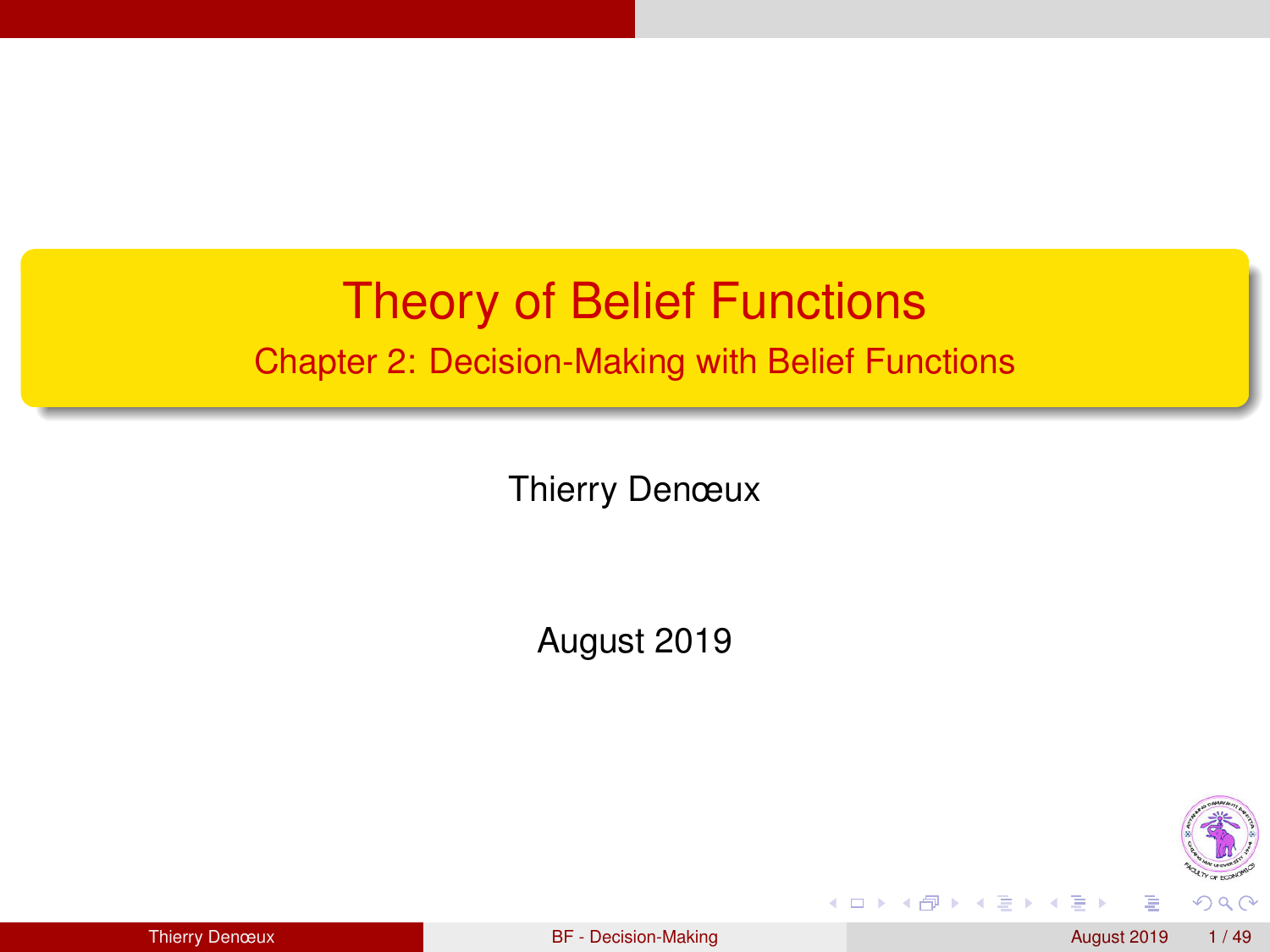### Example of decision problem under uncertainty

| Act                | Good Economic | Poor Economic |
|--------------------|---------------|---------------|
| (Purchase)         | Conditions    | Conditions    |
| Apartment building | 50,000        | 30,000        |
| Office building    | 100,000       | $-40,000$     |
| Warehouse          | 30,000        | 10,000        |



**K ロ ト K 何 ト** 

 $\rightarrow$   $\equiv$ 

E K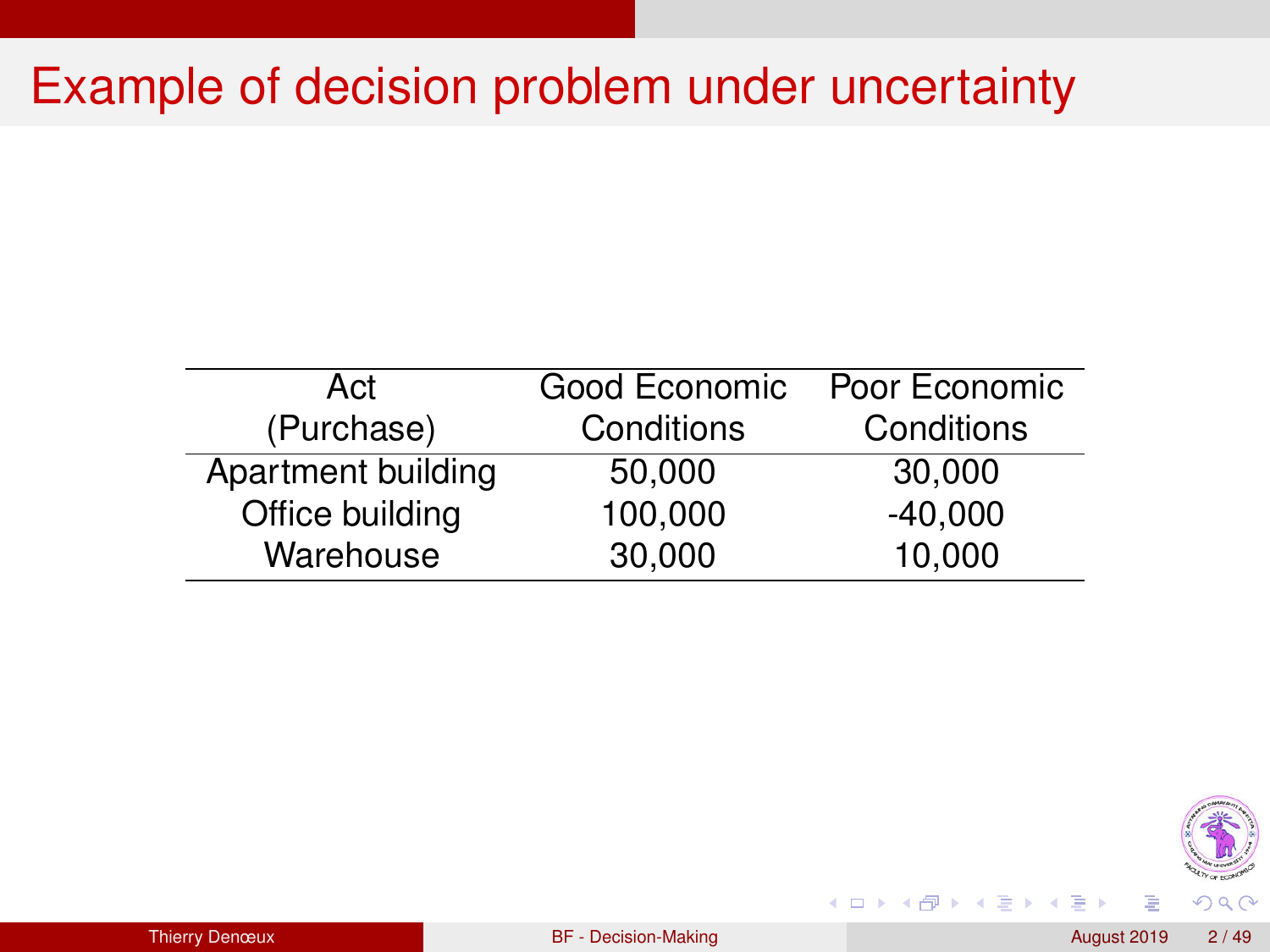# Formal framework

Acts, outcomes, states of nature

- A decision problem can be seen as a situation in which a decision-maker (DM) has to choose a course of action (an act) in some set  $\mathcal{F} = \{f_1, \ldots, f_n\}$
- An act may have different consequences (outcomes), depending on the state of nature
- **•** Denoting by  $\Omega = {\omega_1, \ldots, \omega_r}$  the set of states of nature and by C the set of consequences (or outcomes), an act can be formalized as a mapping *f* from  $\Omega$  to  $\mathcal C$
- In this lecture, the three sets  $\Omega$ , C and F will be assumed to be finite



**K ロ ト K 伺 ト K ヨ ト K**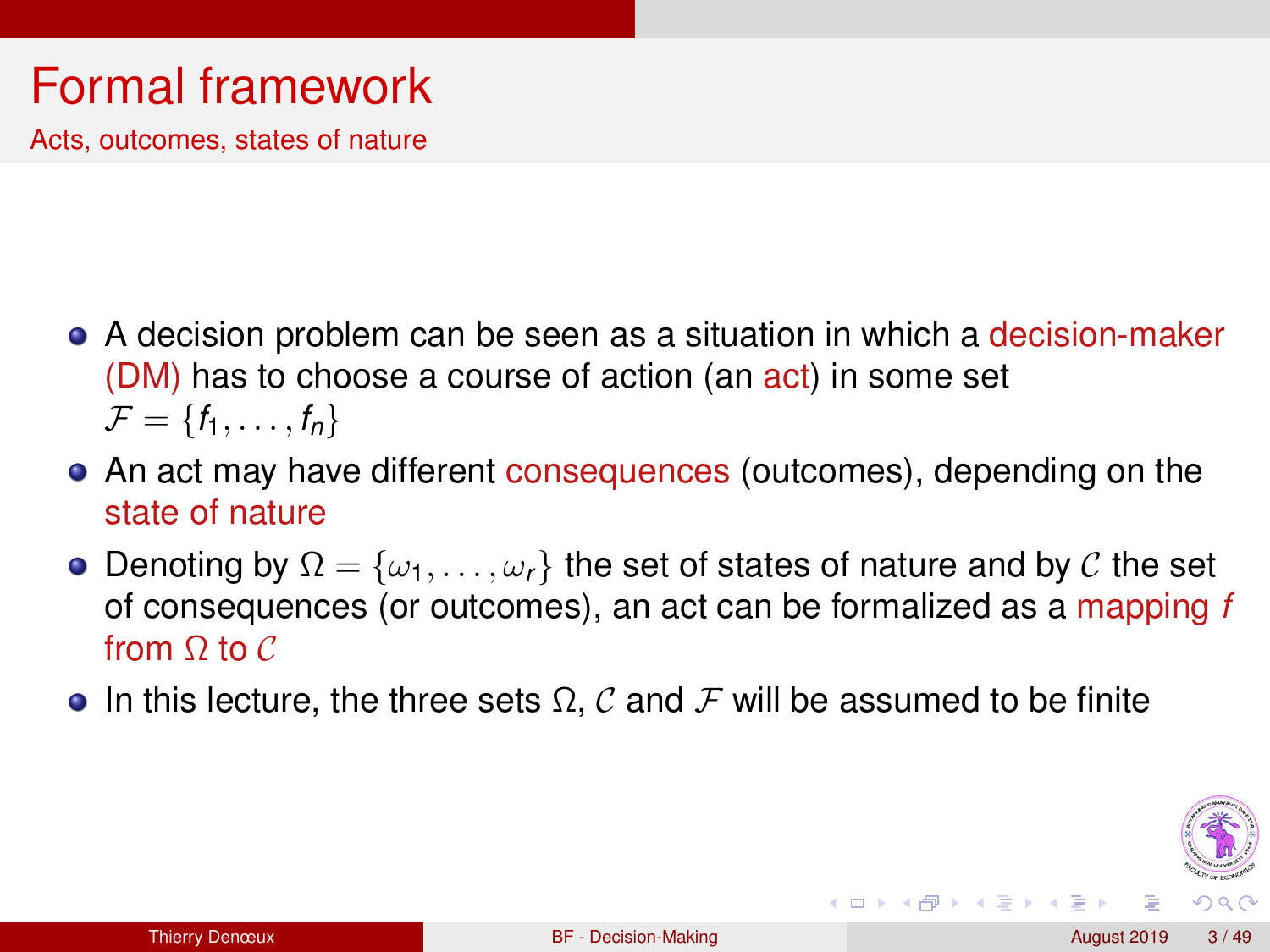### Formal framework **Utilities**

- The desirability of the consequences can often be modeled by a numerical utility function  $u: \mathcal{C} \to \mathbb{R}$ , which assigns a numerical value to each consequence
- The higher this value, the more desirable is the consequence for the DM
- In some problems, the consequences can be evaluated in terms of monetary value. The utilities can then be defined as the payoffs, or a function thereof
- If the actions are indexed by *i* and the states of nature by *j*, we will denote by  $u_{ii}$  the quantity  $u[f_i(\omega_i)]$
- The  $n \times r$  matrix  $U = (u_{ii})$  will be called a payoff or utility matrix



**K ロ ト K 何 ト**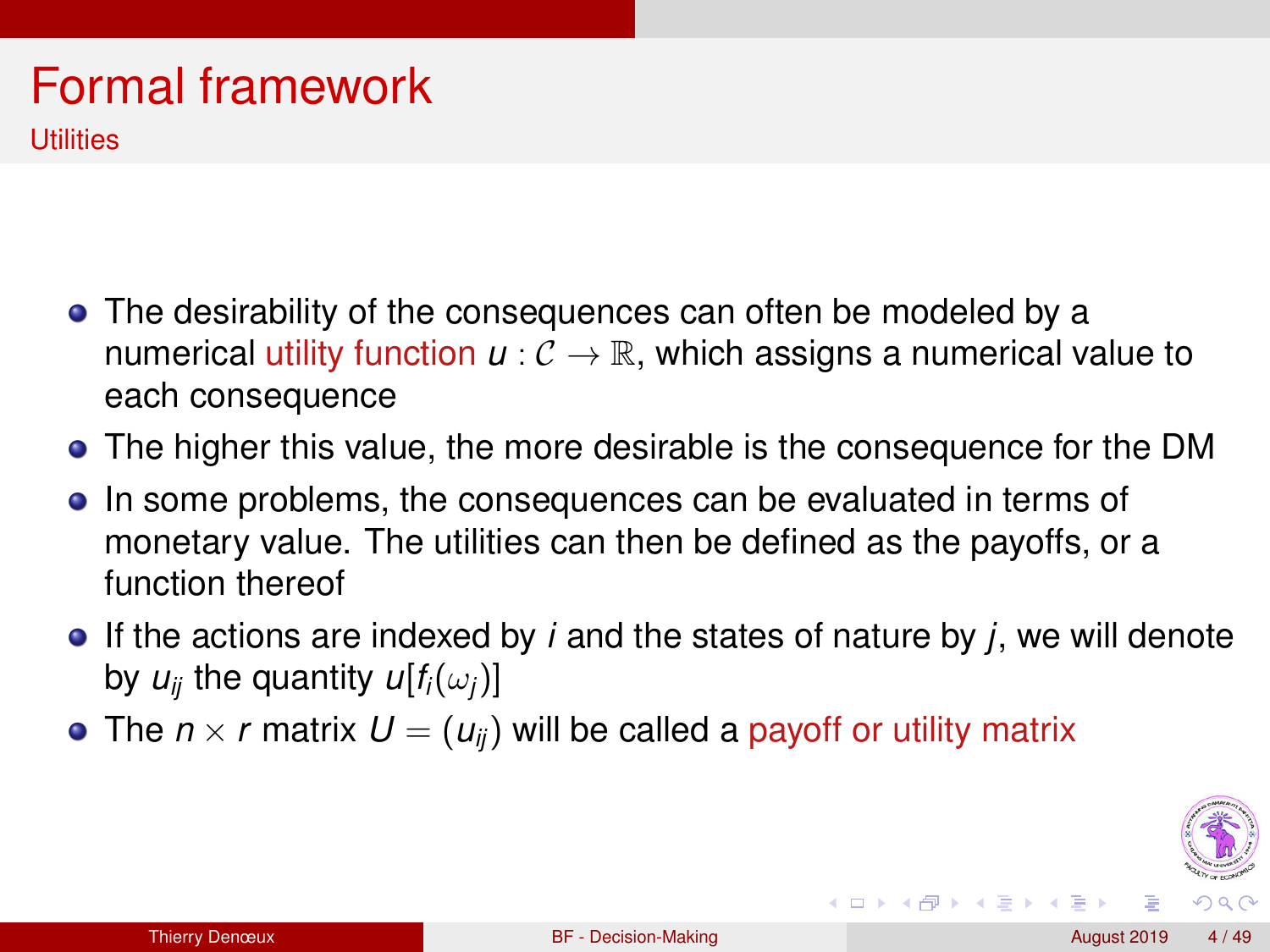# Payoff matrix

| Act                        | Good Economic           | Poor Economic           |
|----------------------------|-------------------------|-------------------------|
| (Purchase)                 | Conditions $(\omega_1)$ | Conditions $(\omega_2)$ |
| Apartment building $(f_1)$ | 50,000                  | 30,000                  |
| Office building $(f_2)$    | 100,000                 | $-40,000$               |
| Warehouse $(f_3)$          | 30,000                  | 10,000                  |



メロメメ 御きメ ミトメ 差す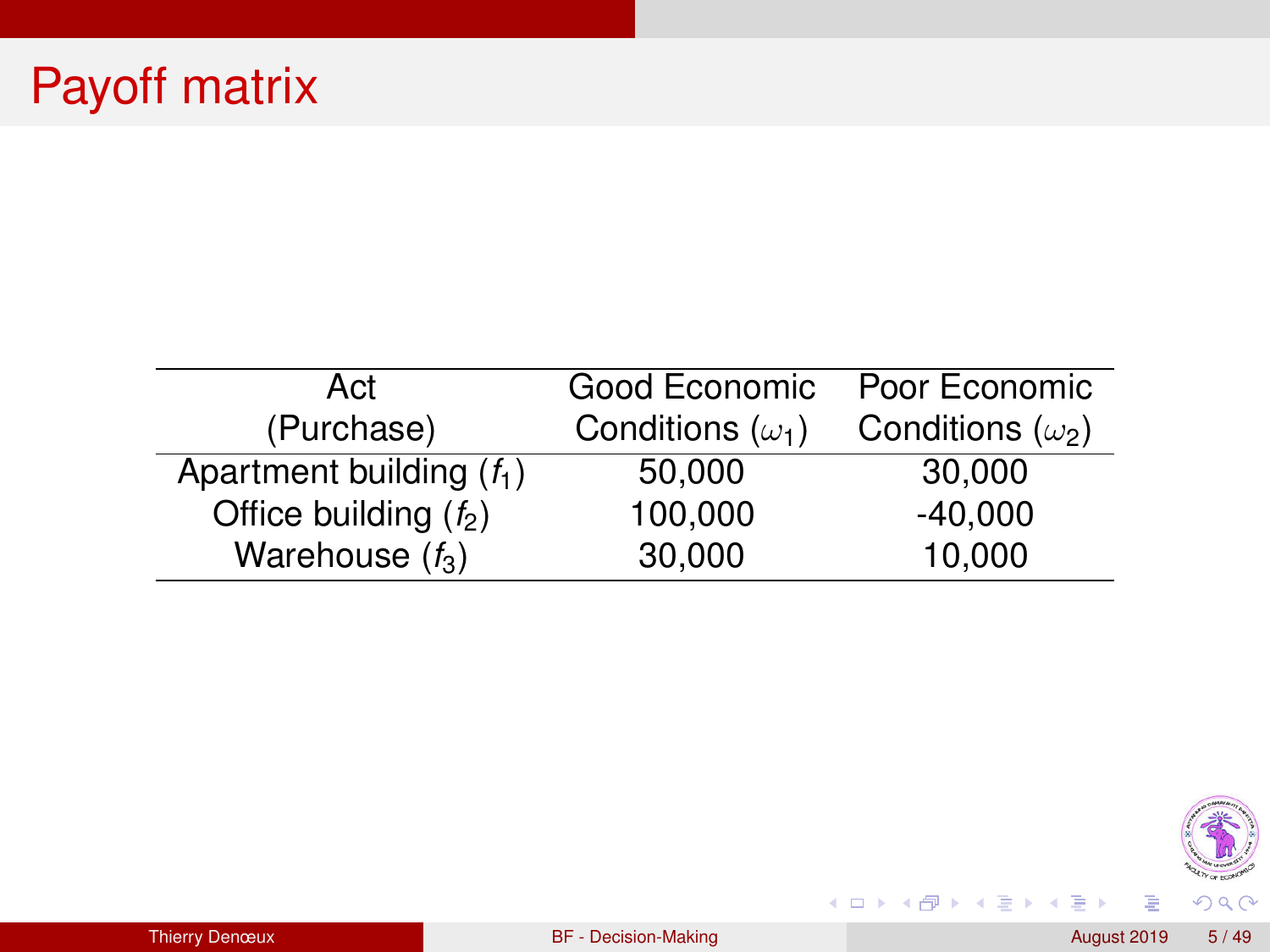# Formal framework

**Preferences** 

- **If the true state of nature**  $\omega$  is known, the desirability of an act f can be deduced from that of its consequence  $f(\omega)$
- Typically, the state of nature is unknown. Based on partial information, it is usually assumed that the DM can express preferences among acts, which may be represented mathematically by a preference relation  $\succeq$  on  $\mathcal{F}$
- This relation is interpreted as follows: given two acts *f* and  $g, f \succcurlyeq g$ means that *f* is found by the DM to be at least as desirable as *g*
- We also define
	- The strict preference relation as  $f \succ g$  iff  $f \succ g$  and not $(g \succ f)$  (meaning that *f* is strictly more desirable than *g*) and
	- The indifference relation *f* ∼ *g* iff *f* < *g* and *g* < *f* (meaning that *f* and *g* are equally desirable)



**K ロ ト K 何 ト K ヨ ト K**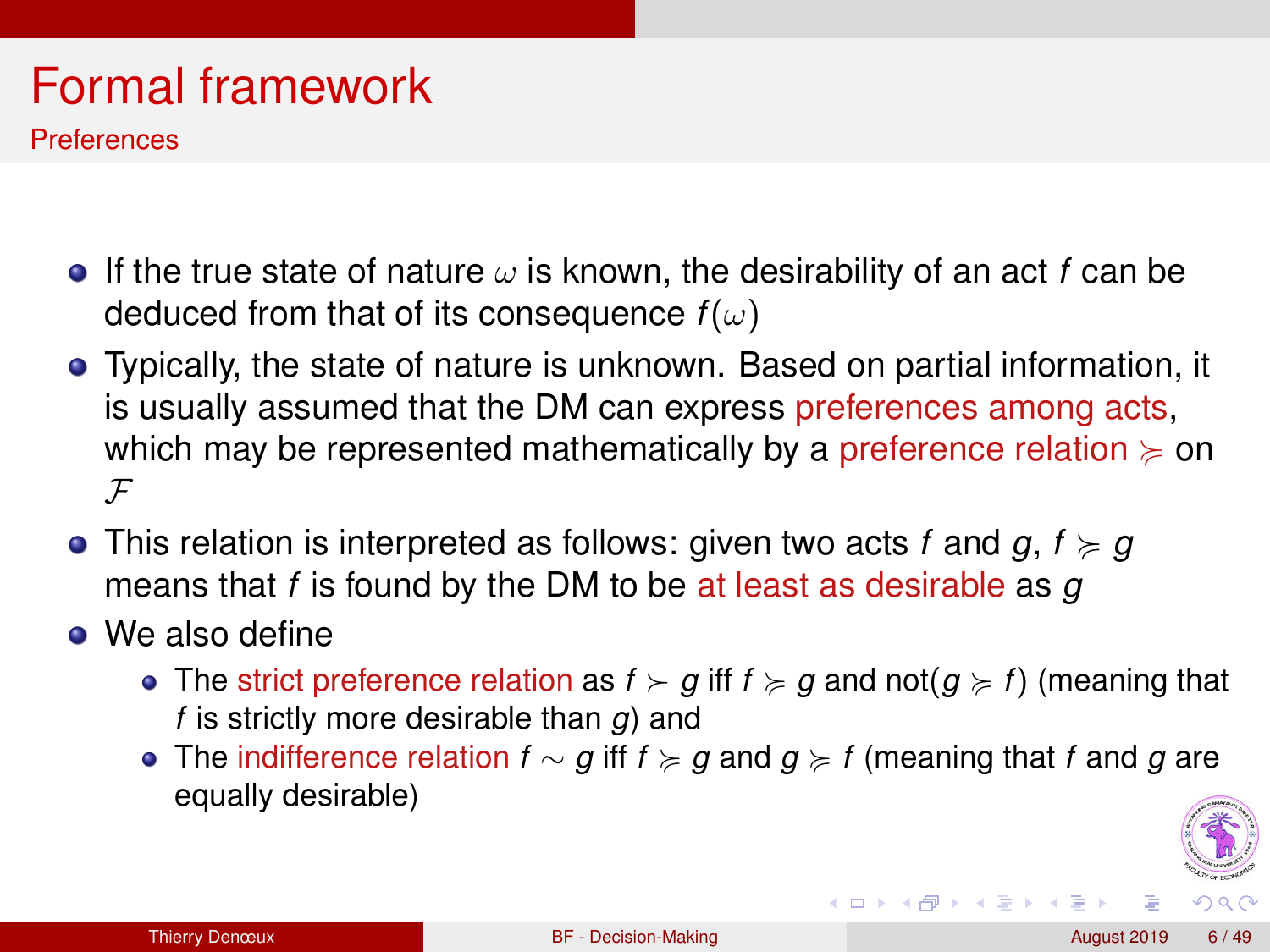- The decision problem can be formalized as building a preference relation among acts, from a utility matrix and some description of uncertainty, and finding the maximal elements of this relation
- Depending on the nature of the available information, different decision problems arise:
	- **1** Decision-making under ignorance
	- 2 Decision-making with probabilities
	- Decision-making with belief functions



(□ ) (f)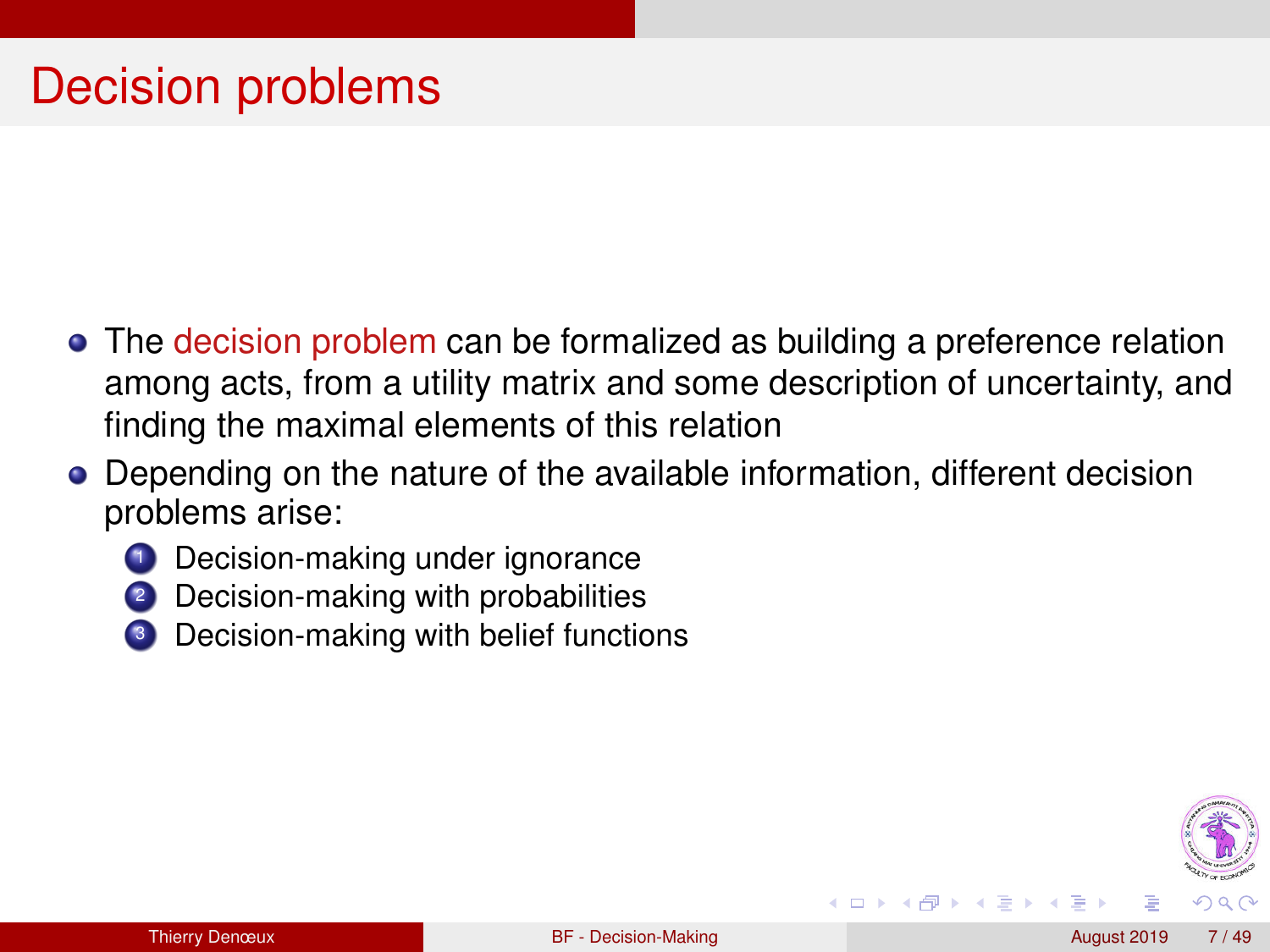### <span id="page-7-0"></span>**Outline**

#### [Classical decision theory](#page-7-0)

- [Decision-making under complete ignorance](#page-8-0)
- [Decision-making with probabilities](#page-20-0)
- [Savage's theorem](#page-26-0)

[Decision-making with belief functions](#page-32-0)

- [Upper and lower expected utility](#page-38-0)
- [Other approaches](#page-44-0)  $\bullet$



(□ ) (f)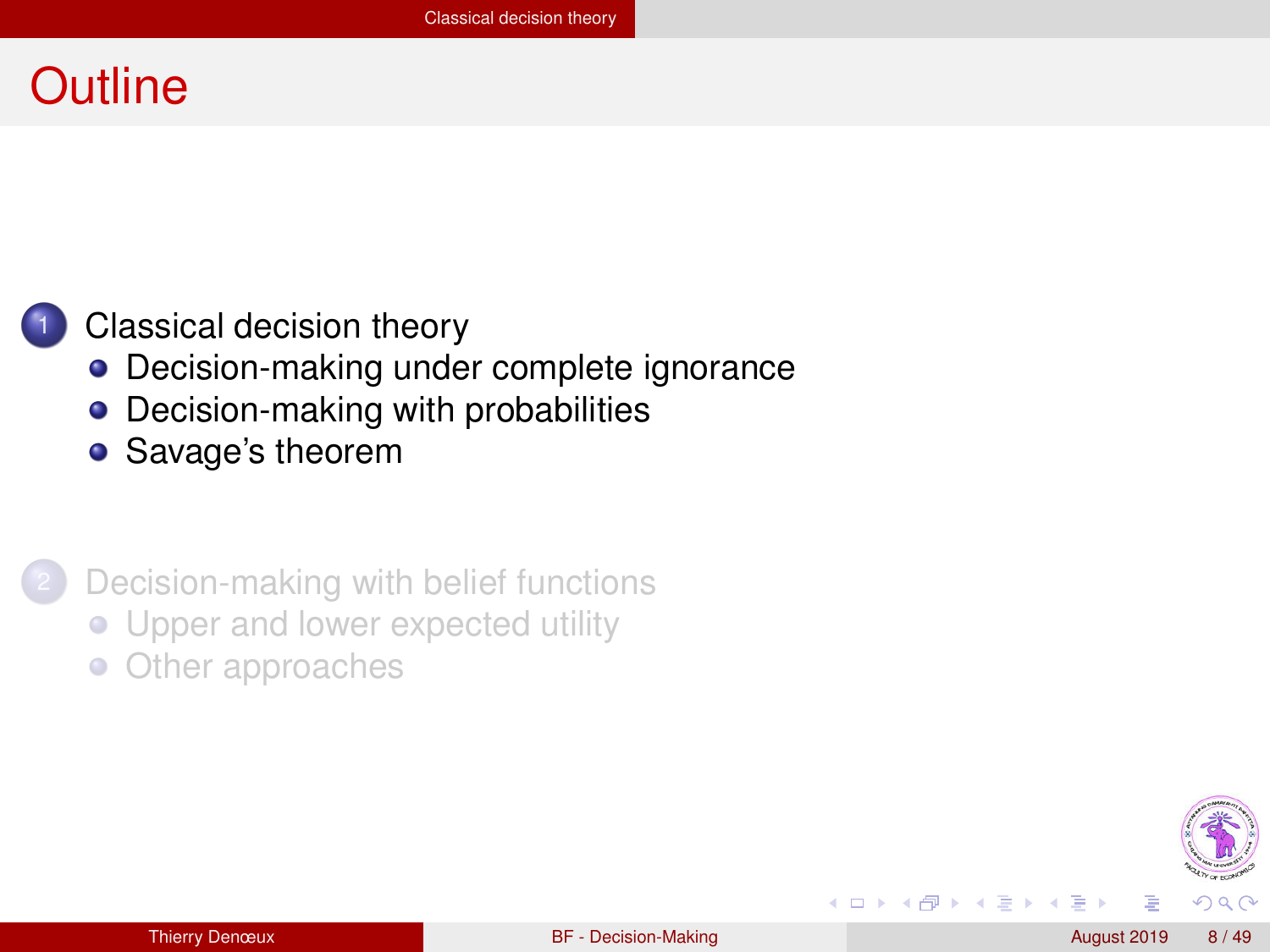### <span id="page-8-0"></span>**Outline**

#### [Classical decision theory](#page-7-0)

#### • [Decision-making under complete ignorance](#page-8-0)

[Decision-making with probabilities](#page-20-0)  $\bullet$ 

• [Savage's theorem](#page-26-0)

[Decision-making with belief functions](#page-32-0)

- [Upper and lower expected utility](#page-38-0)
- [Other approaches](#page-44-0)  $\bullet$



◂**◻▸ ◂<del>╓</del>▸** 

∋⇒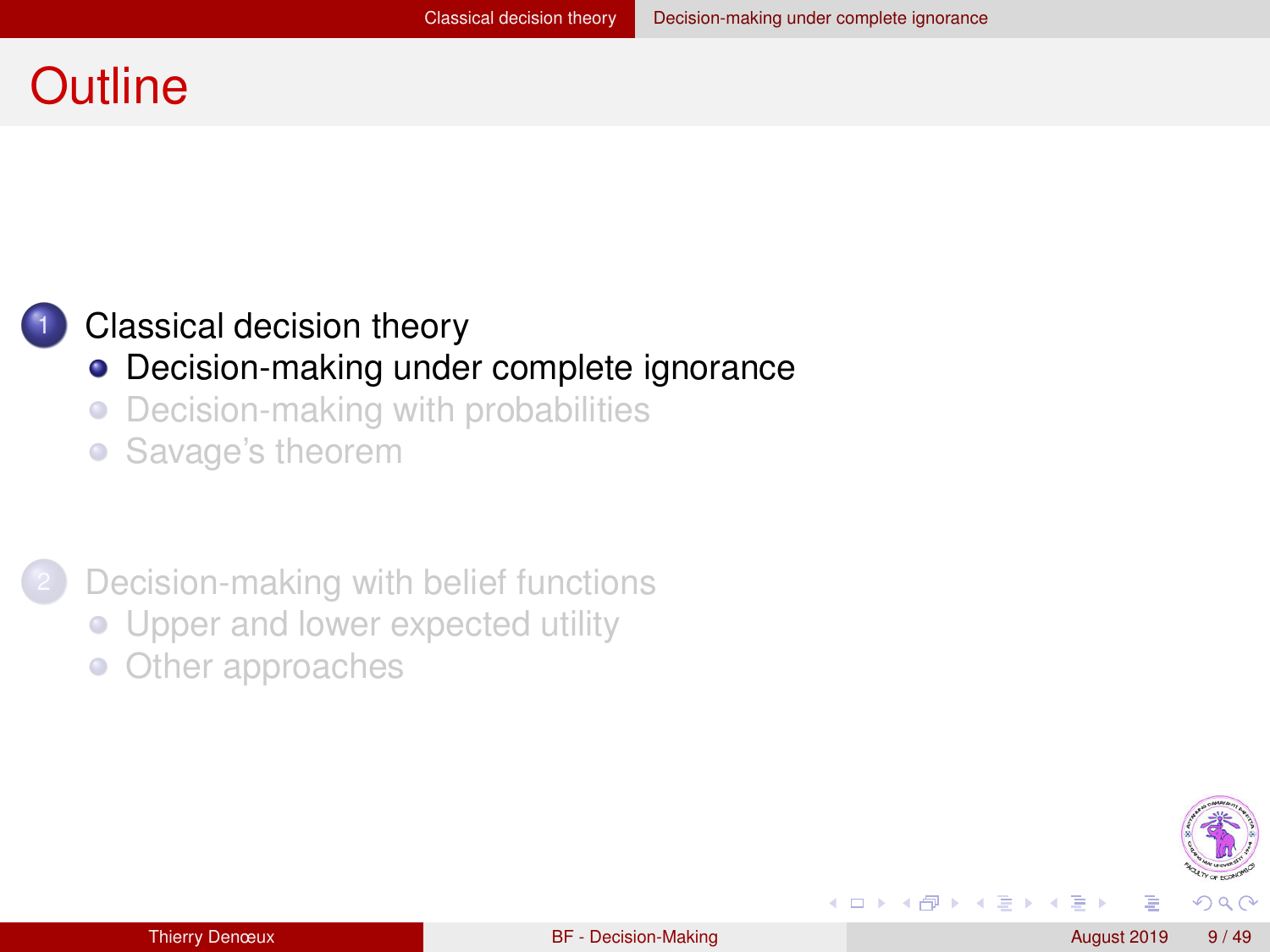∢ □ ▶ ∢ <sup>□</sup>

### <span id="page-9-0"></span>Problem and non-domination principle

- We assume that the DM is totally ignorant of the state of nature: all the information given to the DM is the utility matrix *U*
- A act  $f_i$  is said to be dominated by  $f_k$  if the outcomes of  $f_k$  are at least as desirable as those of *f<sup>i</sup>* for all states, and strictly more desirable for at least one state

$$
\forall j, u_{kj} \geq u_{ij} \text{ and } \exists j, u_{kj} > u_{ij}
$$

• Non-domination principle: an act cannot be chosen if it is dominated by another one

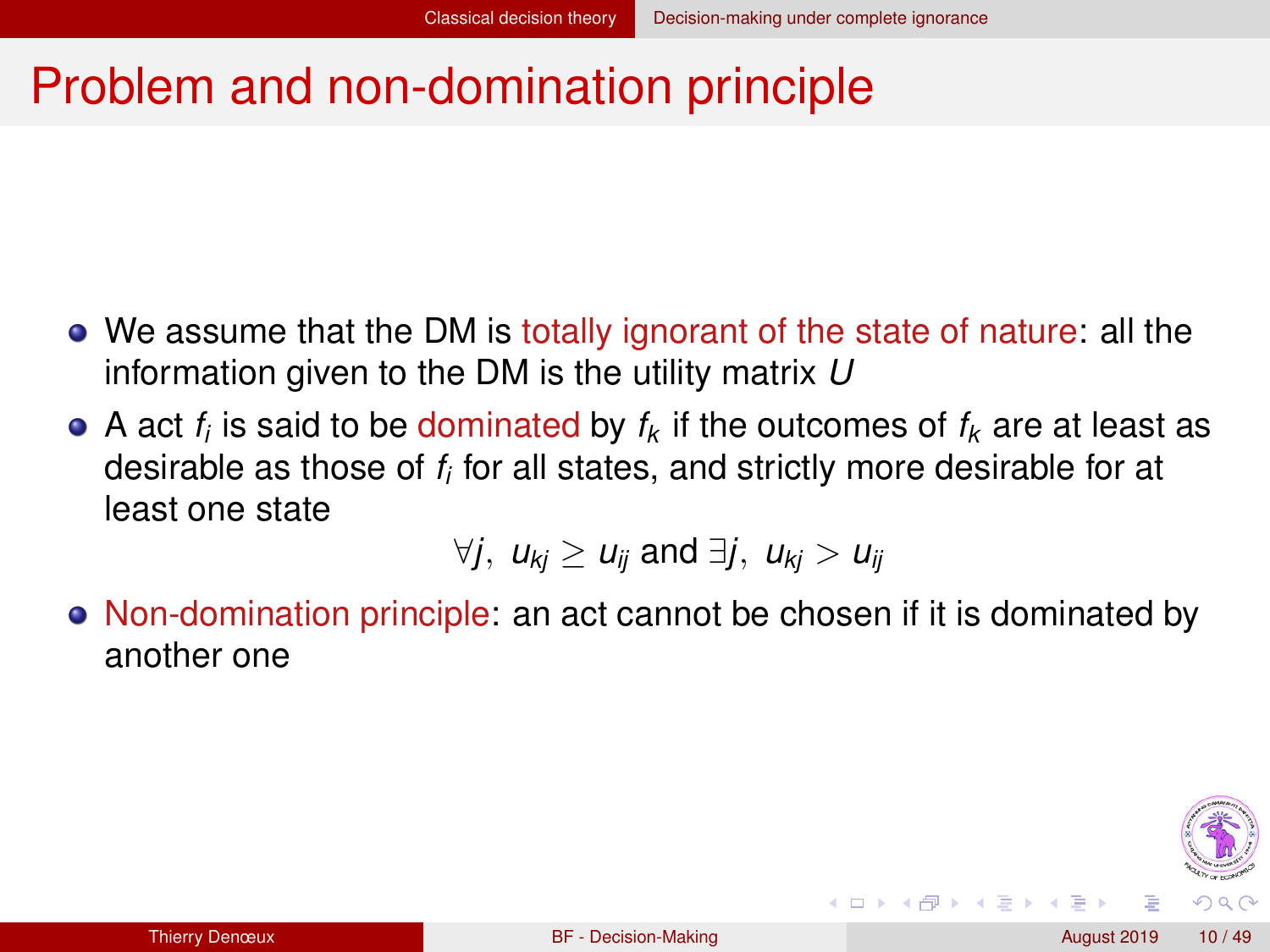(ロ) ( d )

# <span id="page-10-0"></span>Example of a dominated act

| Act                        | Good Economic           | Poor Economic           |
|----------------------------|-------------------------|-------------------------|
| (Purchase)                 | Conditions $(\omega_1)$ | Conditions $(\omega_2)$ |
| Apartment building $(f_1)$ | 50,000                  | 30,000                  |
| Office building $(f_2)$    | 100,000                 | $-40,000$               |
| Warehouse $(f_3)$          | 30,000                  | 10,000                  |



Þ

in the Britain ×.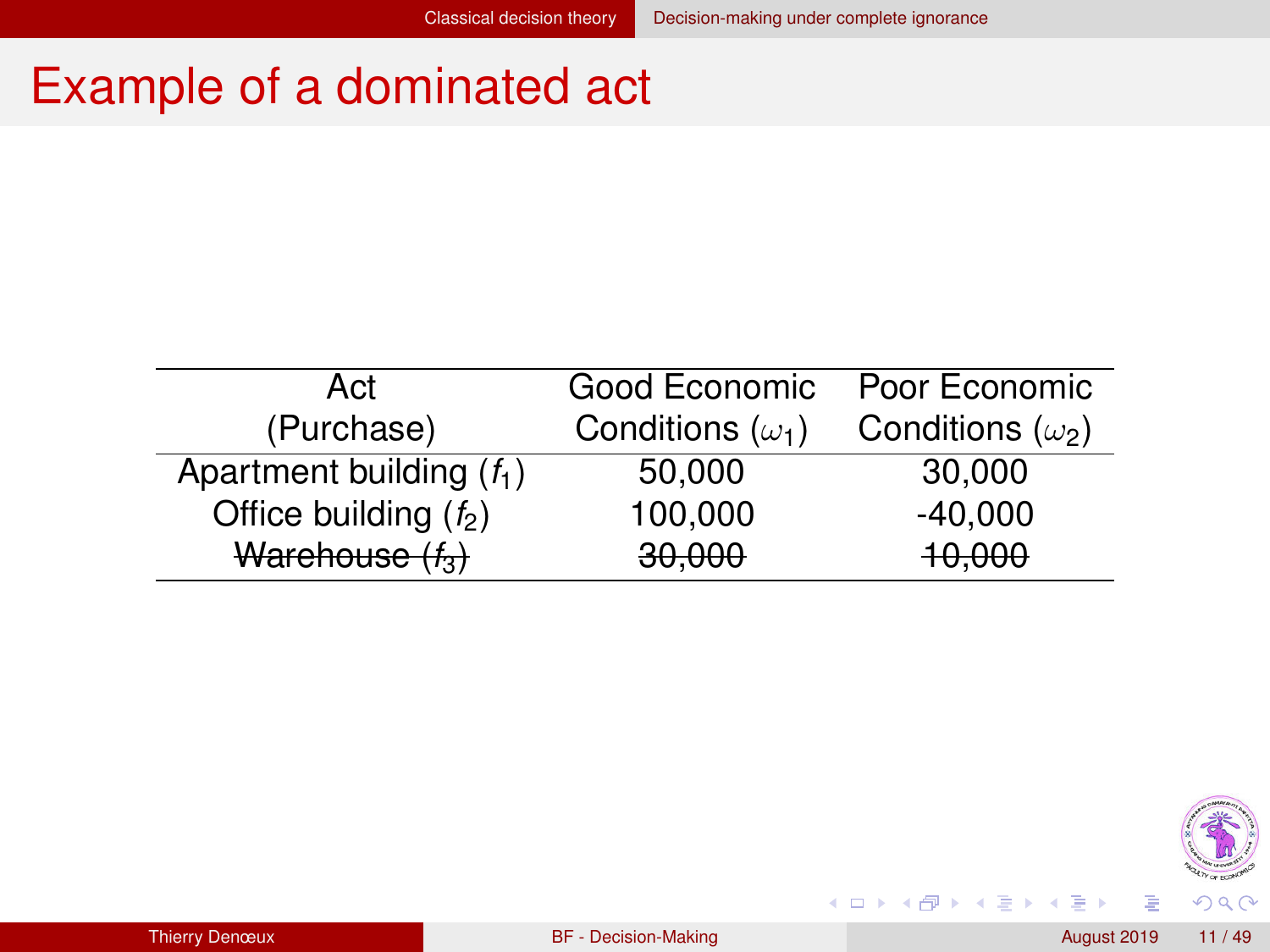### <span id="page-11-0"></span>Criteria for rational choice

- After all dominated acts have been removed, there remains the problem of ordering them by desirability, and of finding the set of most desirable acts
- Several criteria of "rational choice" have been proposed to derive a preference relation over acts

<sup>1</sup> Laplace criterion

$$
f_i \succeq f_k \text{ iff } \frac{1}{r} \sum_j u_{ij} \geq \frac{1}{r} \sum_j u_{kj}.
$$

<sup>2</sup> Maximax criterion

$$
f_i \succeq f_k \text{ iff } \max_j u_{ij} \geq \max_j u_{kj}.
$$

<sup>3</sup> Maximin (Wald) criterion

$$
f_i \succeq f_k \text{ iff } \min_j u_{ij} \geq \min_j u_{kj}.
$$

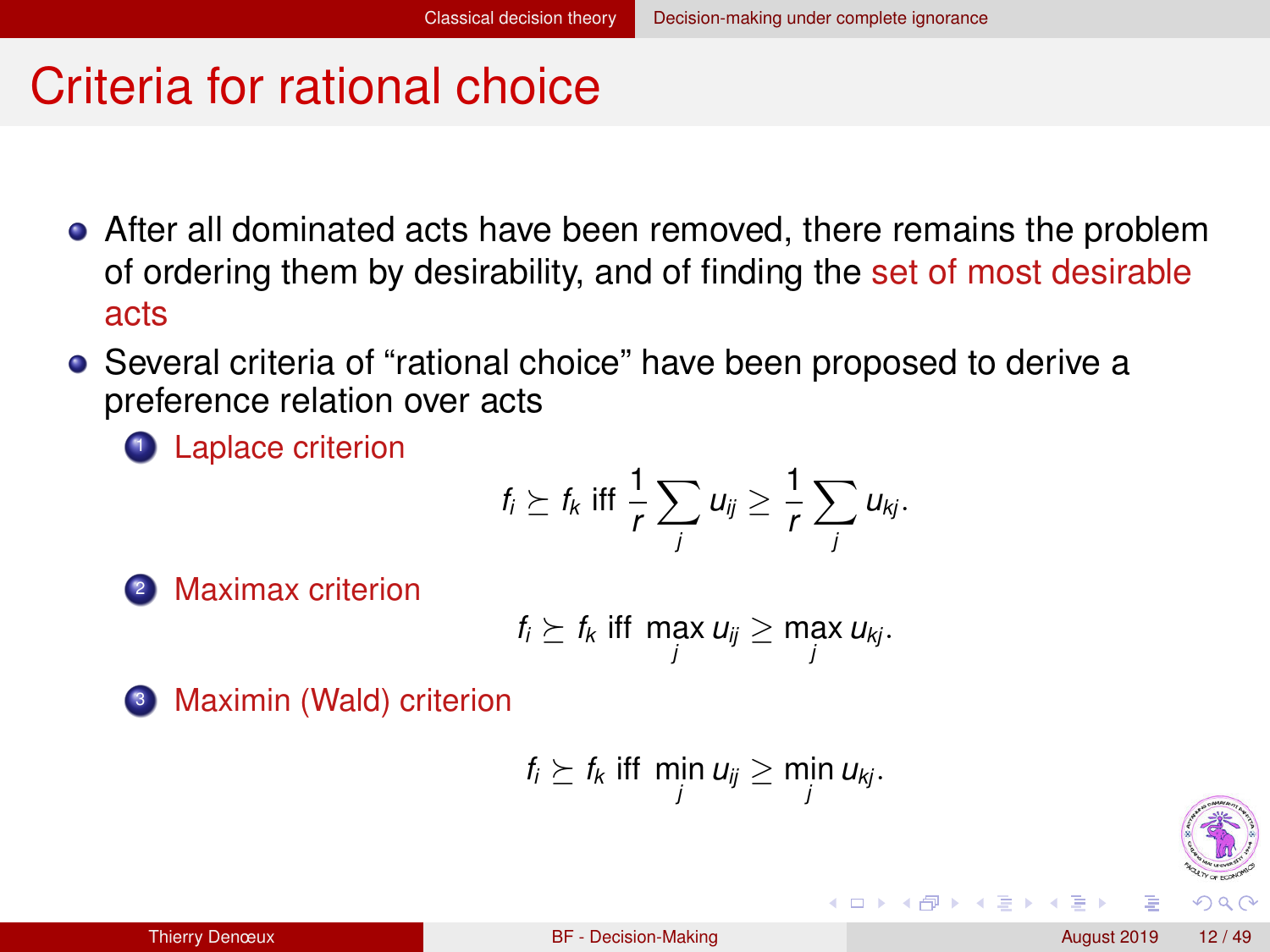# <span id="page-12-0"></span>Example

| Act               | $\omega_1$ | $\omega$ 2 | ave    | max    | mın     |
|-------------------|------------|------------|--------|--------|---------|
| Apartment $(f_1)$ | 50,000     | 30,000     | 40.000 | 50.000 | 30,000  |
| Office $(f_2)$    | 100.000    | -40.000    | 30.000 | 100.00 | -40.000 |



メロメメ 御きメ ミトメ 差す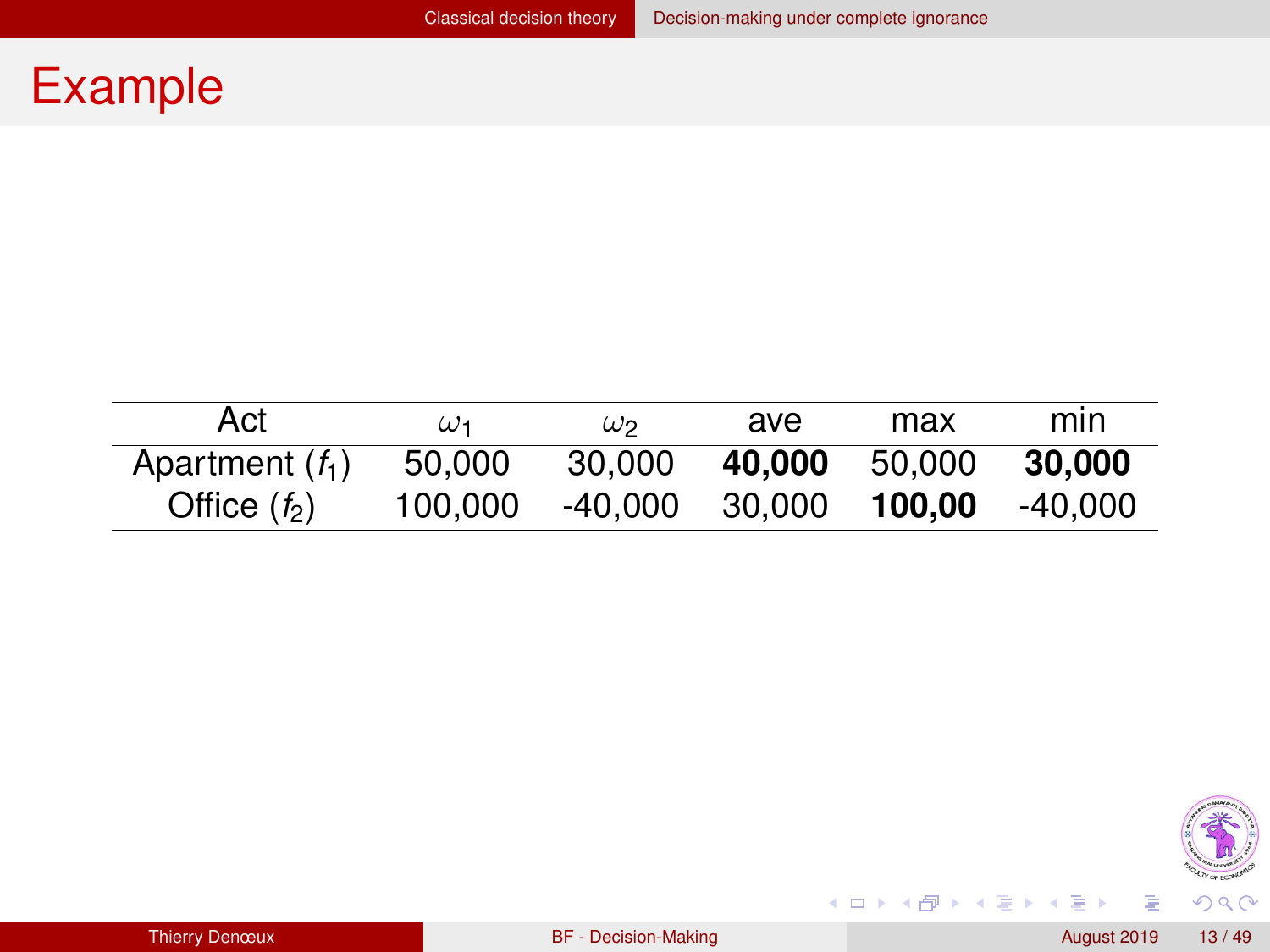### <span id="page-13-0"></span>Hurwicz criterion

• Hurwicz criterion:  $f_i \succeq f_k$  iff

$$
\alpha \min_{j} u_{ij} + (1 - \alpha) \max_{j} u_{ij} \ge \alpha \min_{j} u_{kj} + (1 - \alpha) \max_{j} u_{kj}
$$

where  $\alpha$  is a parameter in [0, 1], called the pessimism index

- **•** Boils down to
	- the maximax criterion if  $\alpha = 0$
	- **•** the maximin criterion if  $\alpha = 1$
- $\bullet$   $\alpha$  describes the DM's attitude toward ambiguity



∢ □ ▶ ∢ <sup>□</sup>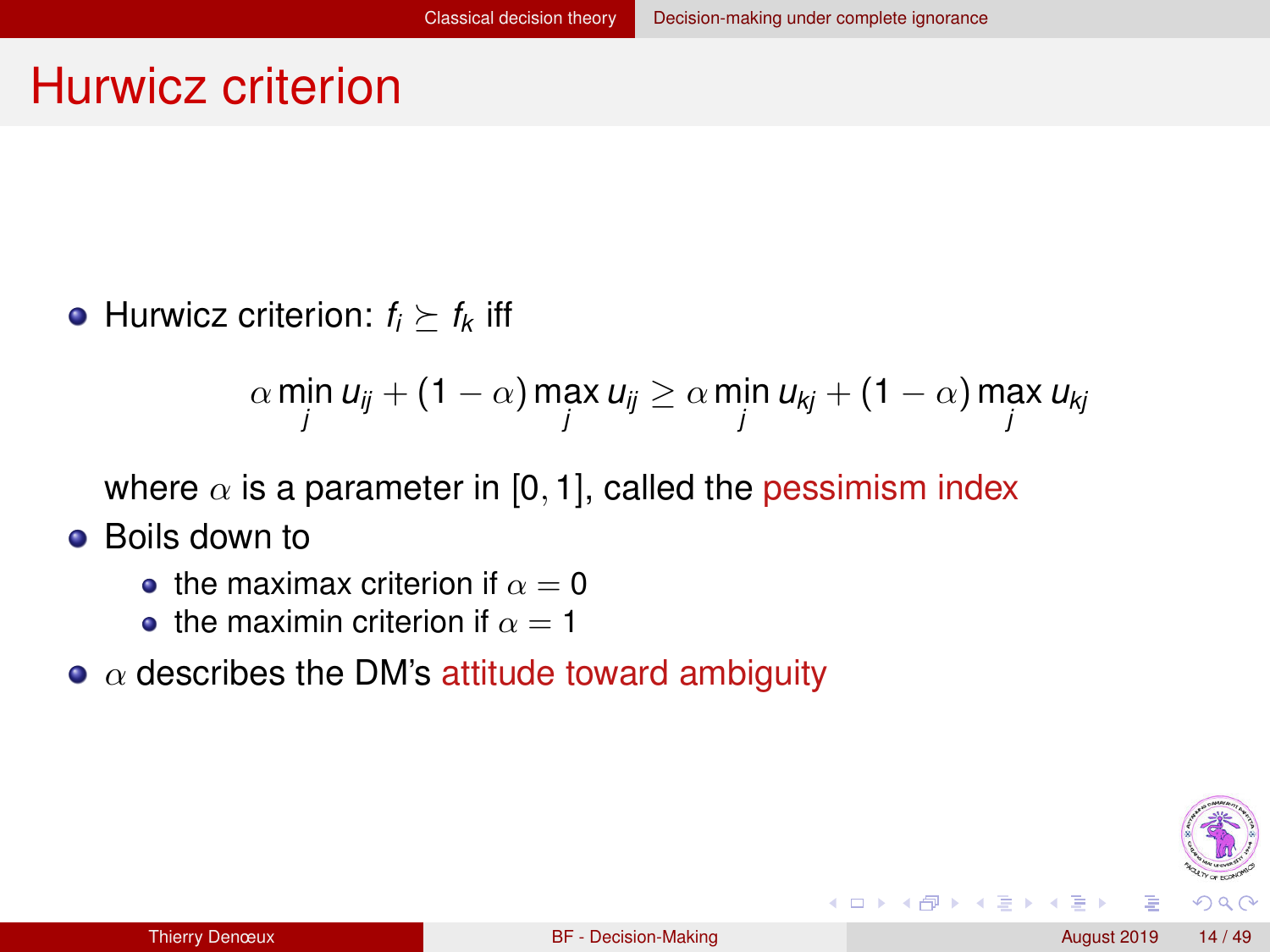# <span id="page-14-0"></span>Minimax regret criterion criterion

(Savage) Minimax regret criterion: an act *f<sup>i</sup>* is at least as desirable as *f<sup>k</sup>* if it has smaller maximal regret, where regret is defined as the utility difference with the best act, for a given state of nature

The regret  $r_{ij}$  for act  $f_i$  and state  $\omega_j$  is

$$
r_{ij} = \max_{\ell} u_{\ell j} - u_{ij}
$$

- The maximum regret for act  $f_i$  is  $R_i = \max_j r_{ij}$
- $\bullet$  *f<sub>i</sub>*  $>$  *f<sub>k</sub>* iff *R<sub>i</sub>*  $<$  *R<sub>k</sub>*



**∢ ロ ▶ ィ 何**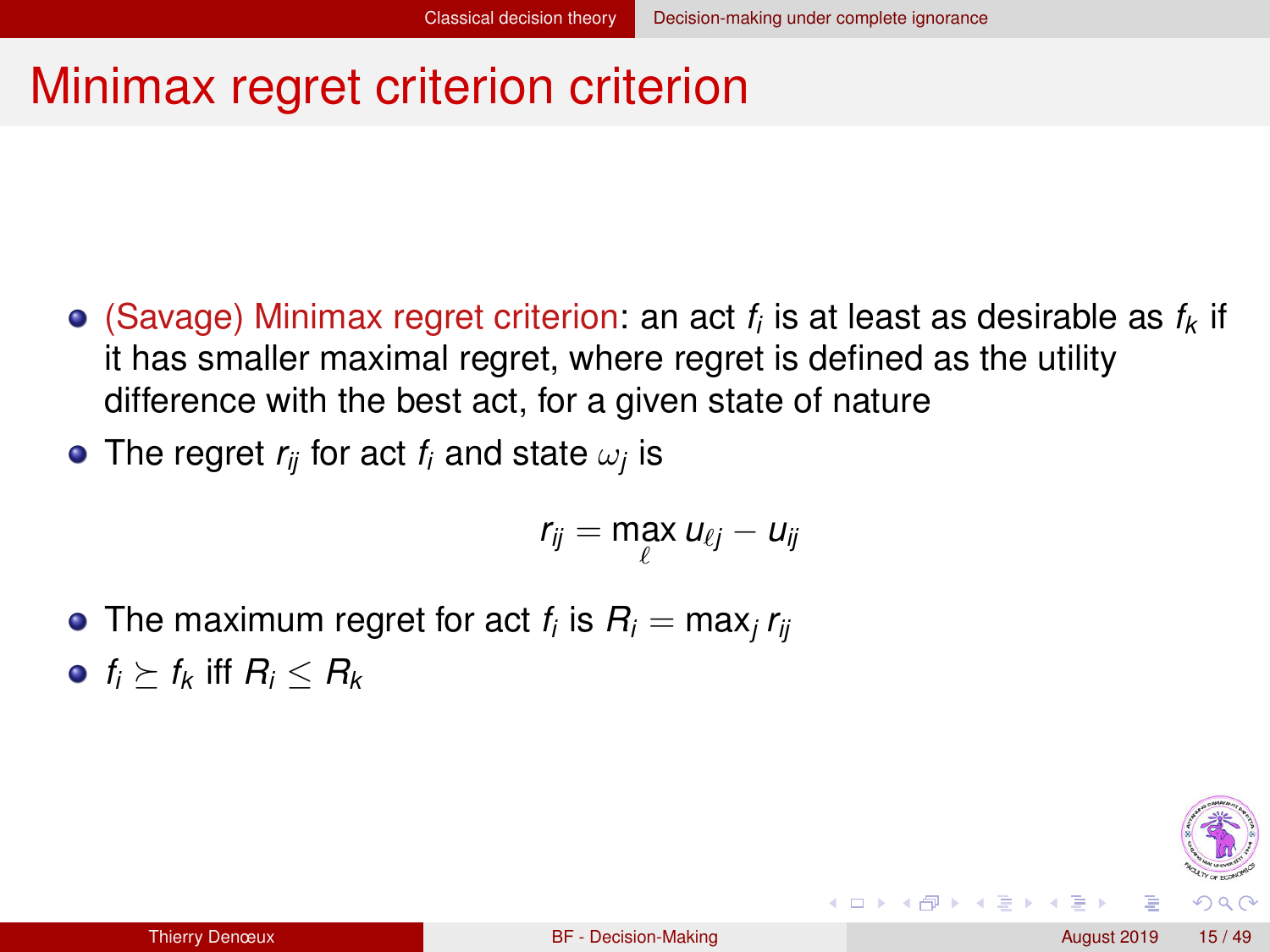### <span id="page-15-0"></span>Example

#### • Pay-off matrix

| Act               | $\omega_1$ | $\omega$ 2 |
|-------------------|------------|------------|
| Apartment $(f_1)$ | 50,000     | 30,000     |
| Office $(f_2)$    | 100,000    | $-40,000$  |

#### • Regret matrix

| Act               | $\omega_1$ | $\omega$ 2 | max regret |
|-------------------|------------|------------|------------|
| Apartment $(f_1)$ | 50,000     | 0          | 50,000     |
| Office $(f_2)$    |            | 70,000     | 70,000     |



→ 重き → 重き

(ロ) ( d )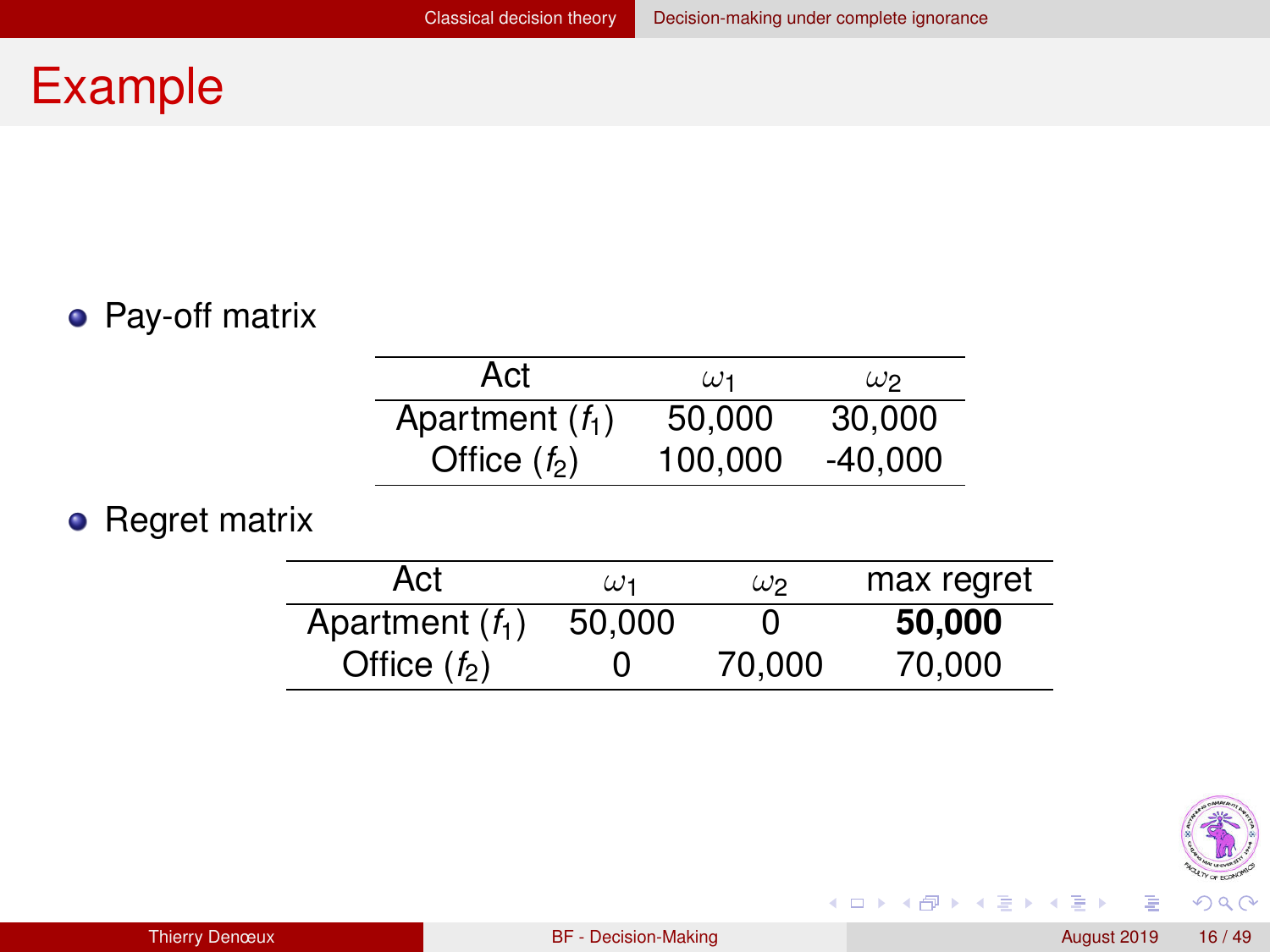### <span id="page-16-0"></span>Axioms of rational choice

- Let  $\mathcal{F}^*$  denote the choice set, defined as a set of optimal acts
- Arrow and Hurwicz (1972) have proposed four axioms a choice operator  $\mathcal{F} \to \mathcal{F}^*$  should verify



- **D** Axiom  $A_1$ : if  $\mathcal{F}_1 \subset \mathcal{F}_2$  and  $\mathcal{F}_2^* \cap \mathcal{F}_1 \neq \emptyset$ , then  $\mathcal{F}_1^* = \mathcal{F}_2^* \cap \mathcal{F}_1$
- **2** Axiom  $A_2$ : Relabeling actions and states does not change the optimal status of actions
- **3** Axiom  $A_3$ : Deletion of a duplicate state does not change the optimality status of actions ( $\omega_i$  and  $\omega_\ell$  are duplicate if  $u_{ii} = u_{i\ell}$ for all *i*)
- **4** Axiom  $A_4$  (dominance): If  $f \in \mathcal{F}^*$  and  $f'$ dominates *f*, then  $f' \in \mathcal{F}^*$ . If  $f \notin \mathcal{F}^*$  and *f* dominates  $f'$ , then  $f' \not\in \mathcal{F}^*$

医单位 医单

 $\Omega$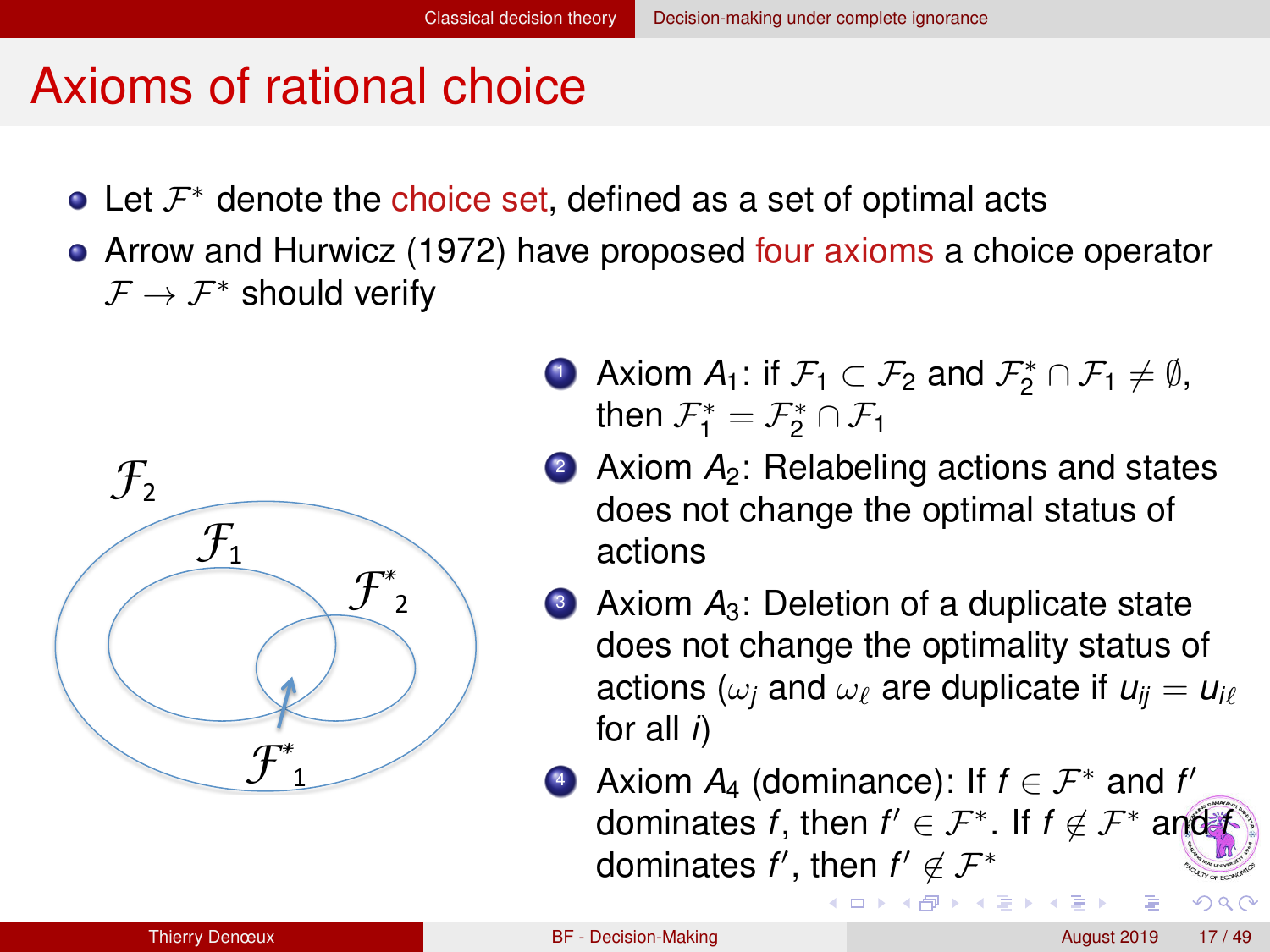(□ ) (f)

### <span id="page-17-0"></span>Axioms of rational choice (continued)

- $\bullet$  Under some regularity assumptions, Axioms  $A_1 A_4$  imply that the choice set depends only on the worst and the best consequences of each act
- In particular, these axioms rule out the Laplace and minimax regret criteria

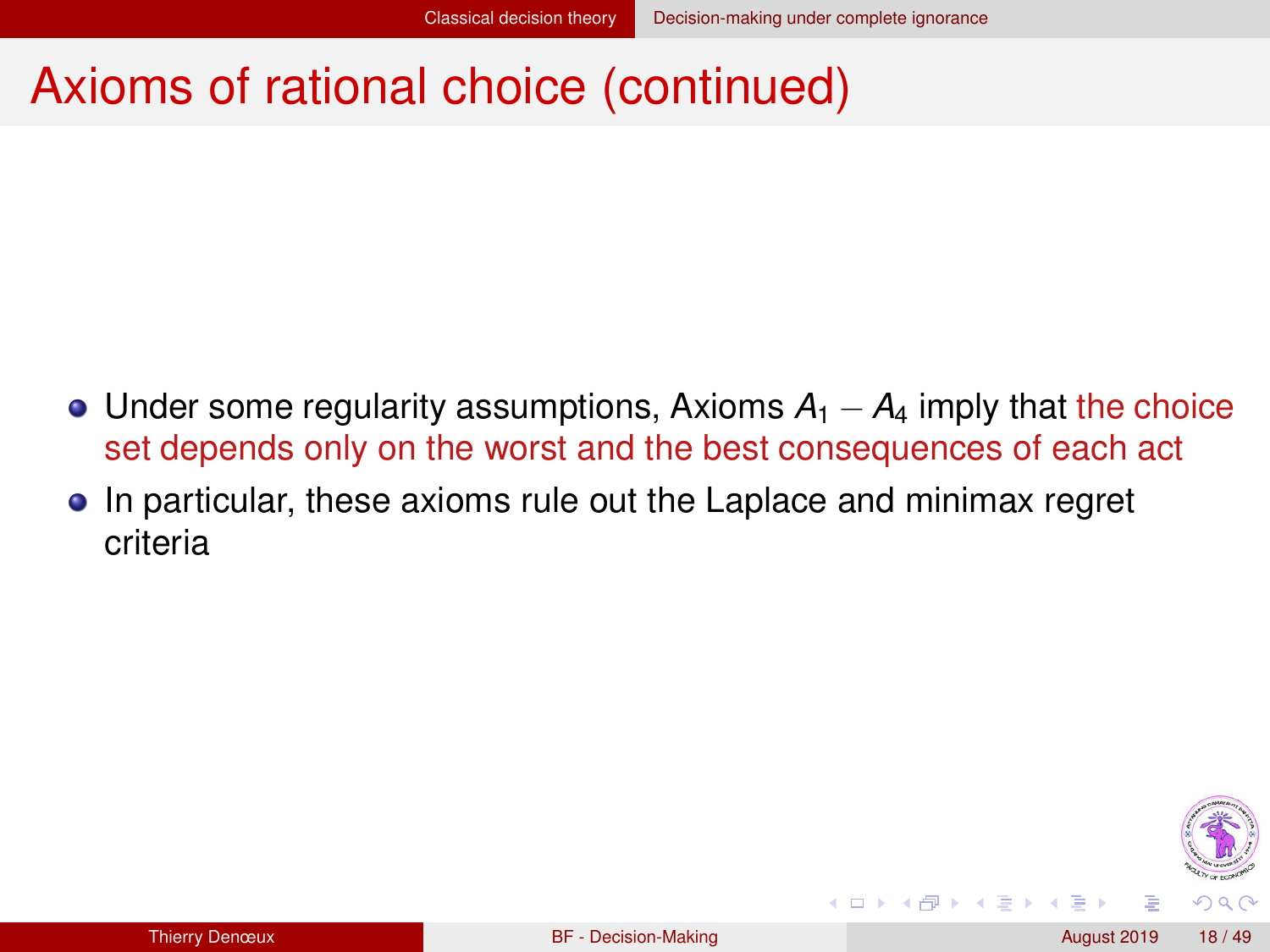∢ □ ▶ ∢ <sup>□</sup>

### <span id="page-18-0"></span>Violation of Axiom A3 by the Laplace criterion

| Act               | $\omega$ 1 | $\omega$ 2 | ave    |
|-------------------|------------|------------|--------|
| Apartment $(f_1)$ | 50,000     | 30,000     | 40,000 |
| Office $(f_2)$    | 100.000    | -40.000    | 30.000 |

Let us split the state of nature  $\omega_1$  in two states: "Good economic conditions and there is life on Mars"  $(\omega'_1)$  and "Good economic conditions and there is no life on Mars" ( $\omega''_1$ )

| Act               | $\omega'$ | $\omega''_1$ | $\omega$ | ave    |
|-------------------|-----------|--------------|----------|--------|
| Apartment $(f_1)$ | 50,000    | 50.000       | 30.000   | 43.333 |
| Office $(f_2)$    | 100.000   | 100.000      | -40.000  | 53.333 |

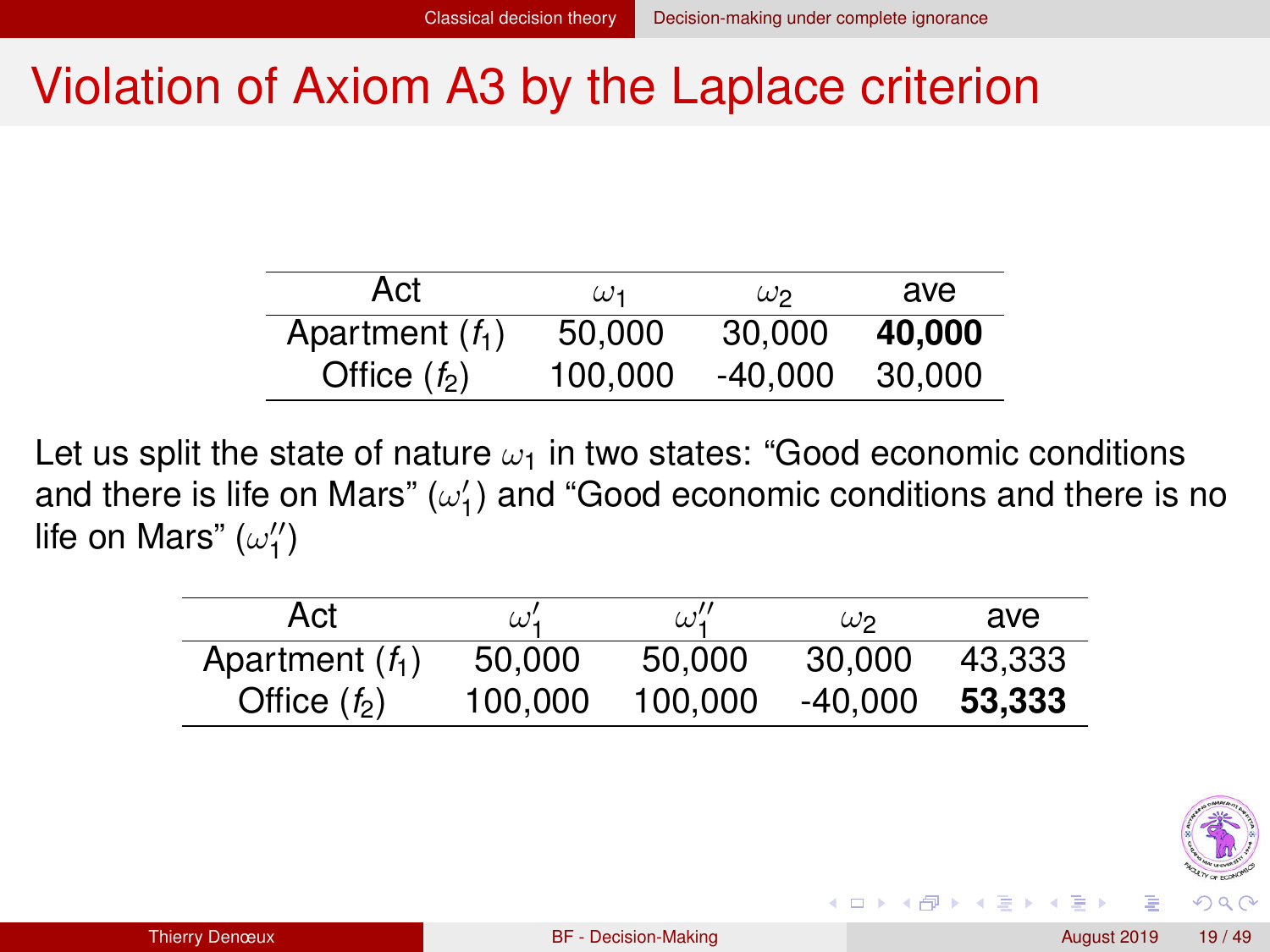### <span id="page-19-0"></span>Violation of Axiom A1 by minimax regret

#### • Pay-off matrix

| Act               | $\omega_1$ | $\omega_2$ |
|-------------------|------------|------------|
| Apartment $(f_1)$ | 50,000     | 30,000     |
| Office $(f_2)$    | 100.000    | $-40.000$  |
| Ťд                | 130,000    | $-45,000$  |

#### • Regret matrix

| Act               | $\omega_1$ | $\omega$ 2 | max regret |
|-------------------|------------|------------|------------|
| Apartment $(f_1)$ | 80,000     | O          | 80,000     |
| Office $(f_2)$    | 30,000     | 70.000     | 70,000     |
| Tд                | 0          | 75,000     | 75,000     |
|                   |            |            |            |

We had  $\mathcal{F}_1 = \{f_1, f_2\}$  and  $\mathcal{F}_1^* = \{f_1\}$ . Now,  $\mathcal{F}_2 = \{f_1, f_2, f_4\}$  and  $\mathcal{F}_2^* = \{f_2\}$ . So,  $\mathcal{F}_1^* \neq \mathcal{F}_2^* \cap \mathcal{F}_1$ 



イロト イ母 トイラト イラト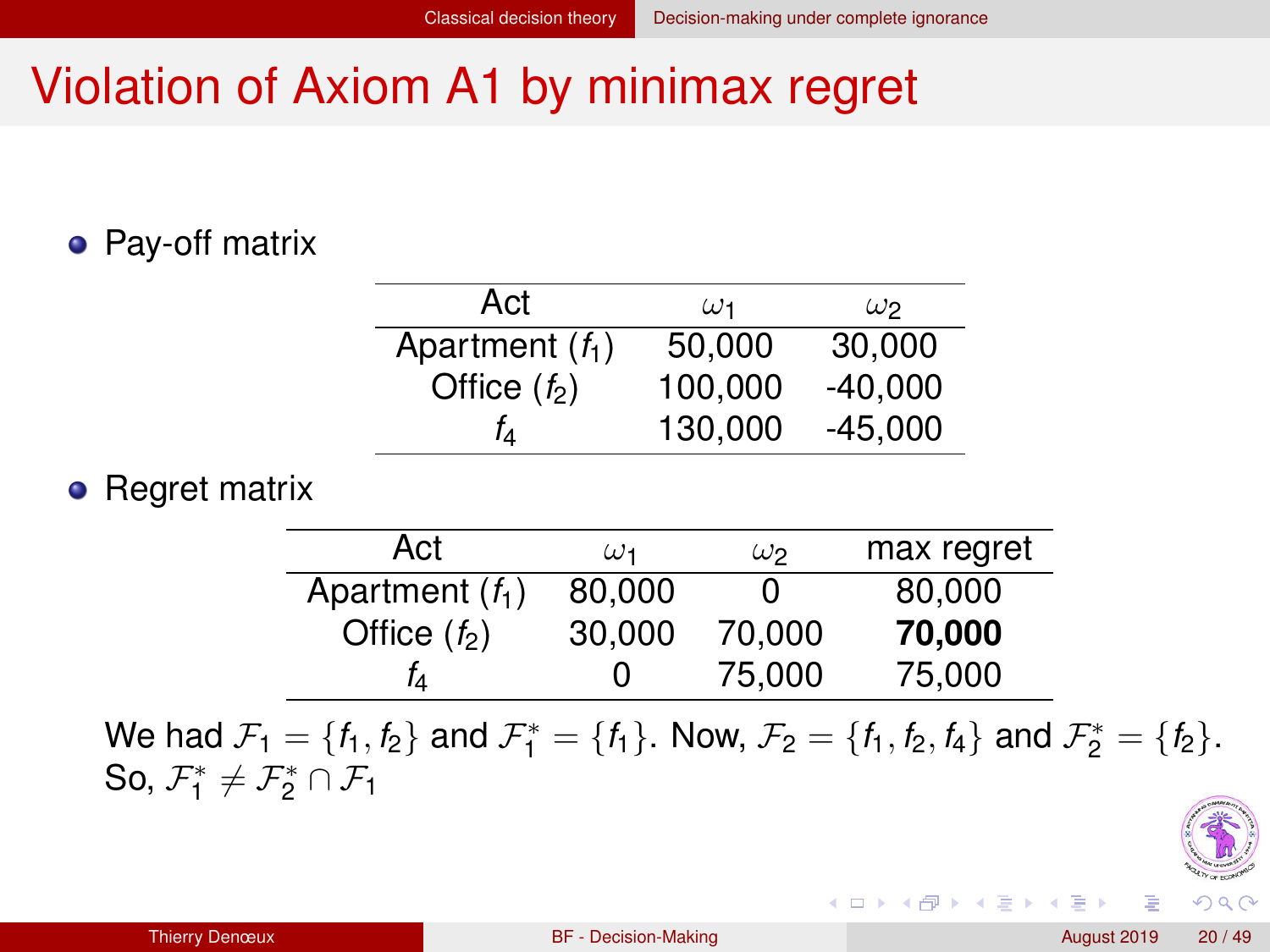### <span id="page-20-0"></span>**Outline**

#### [Classical decision theory](#page-7-0)

- [Decision-making under complete ignorance](#page-8-0)
- [Decision-making with probabilities](#page-20-0)
- [Savage's theorem](#page-26-0)

#### [Decision-making with belief functions](#page-32-0)

- [Upper and lower expected utility](#page-38-0)
- [Other approaches](#page-44-0)  $\bullet$



◂**◻▸ ◂<del>╓</del>▸** 

E K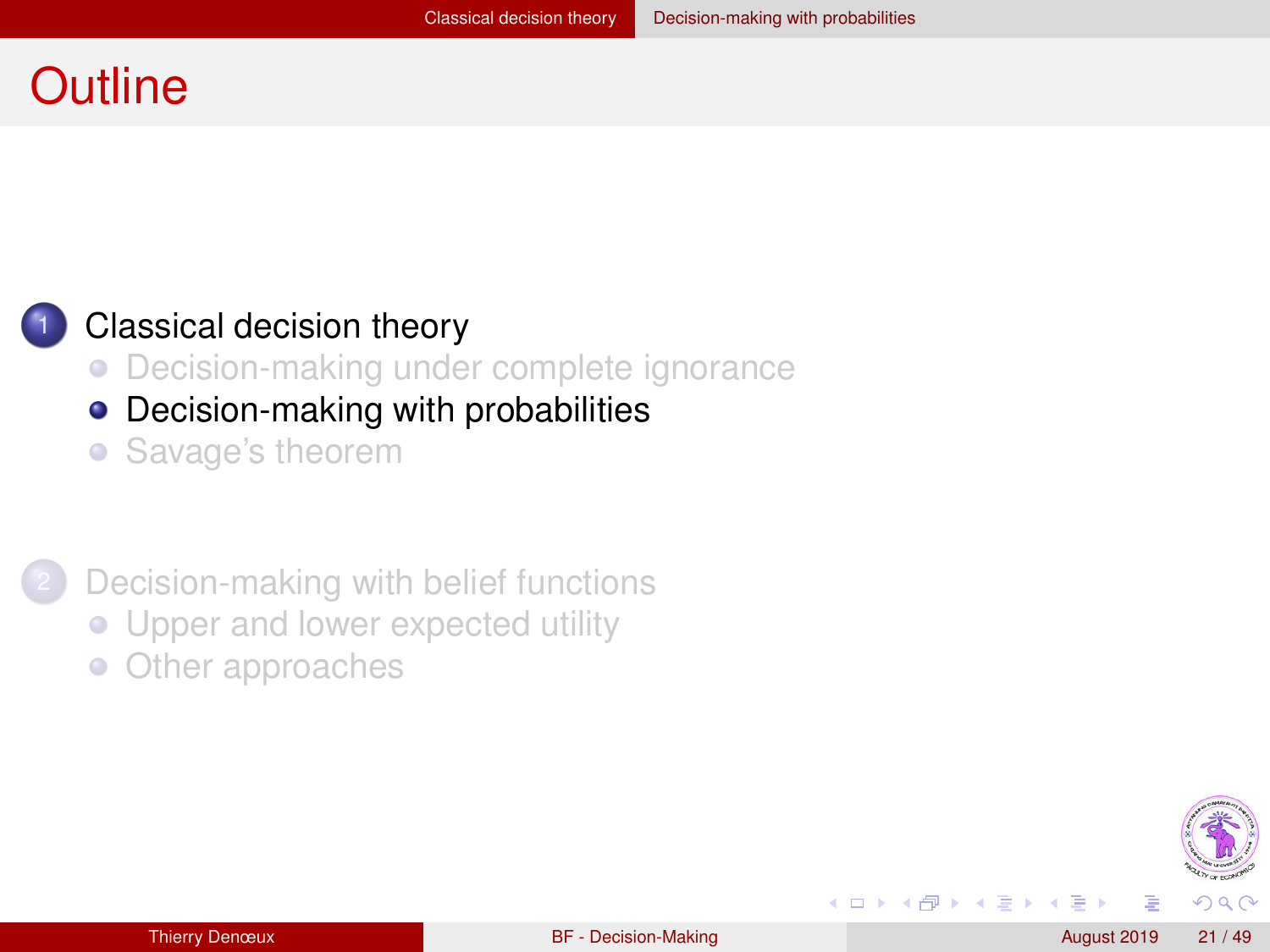# <span id="page-21-0"></span>Maximum Expected Utility principle

- Let us now consider the situation where uncertainty about the state of nature is quantified by probabilities  $p_1, \ldots, p_r$  on  $\Omega$
- These probabilities can be objective (decision under risk) or subjective
- We can then compute, for each act *f<sup>i</sup>* , its expected utility as

$$
EU(f_i)=\sum_j u_{ij}p_j
$$

Maximum Expected Utility (MEU) principle: an act *f<sup>i</sup>* is more desirable than an act  $f_k$  if i it has a higher expected utility:  $f_i \succ f_k$  iff  $EU(f_i) > EU(f_k)$ 



◂**◻▸ ◂<del>╓</del>▸**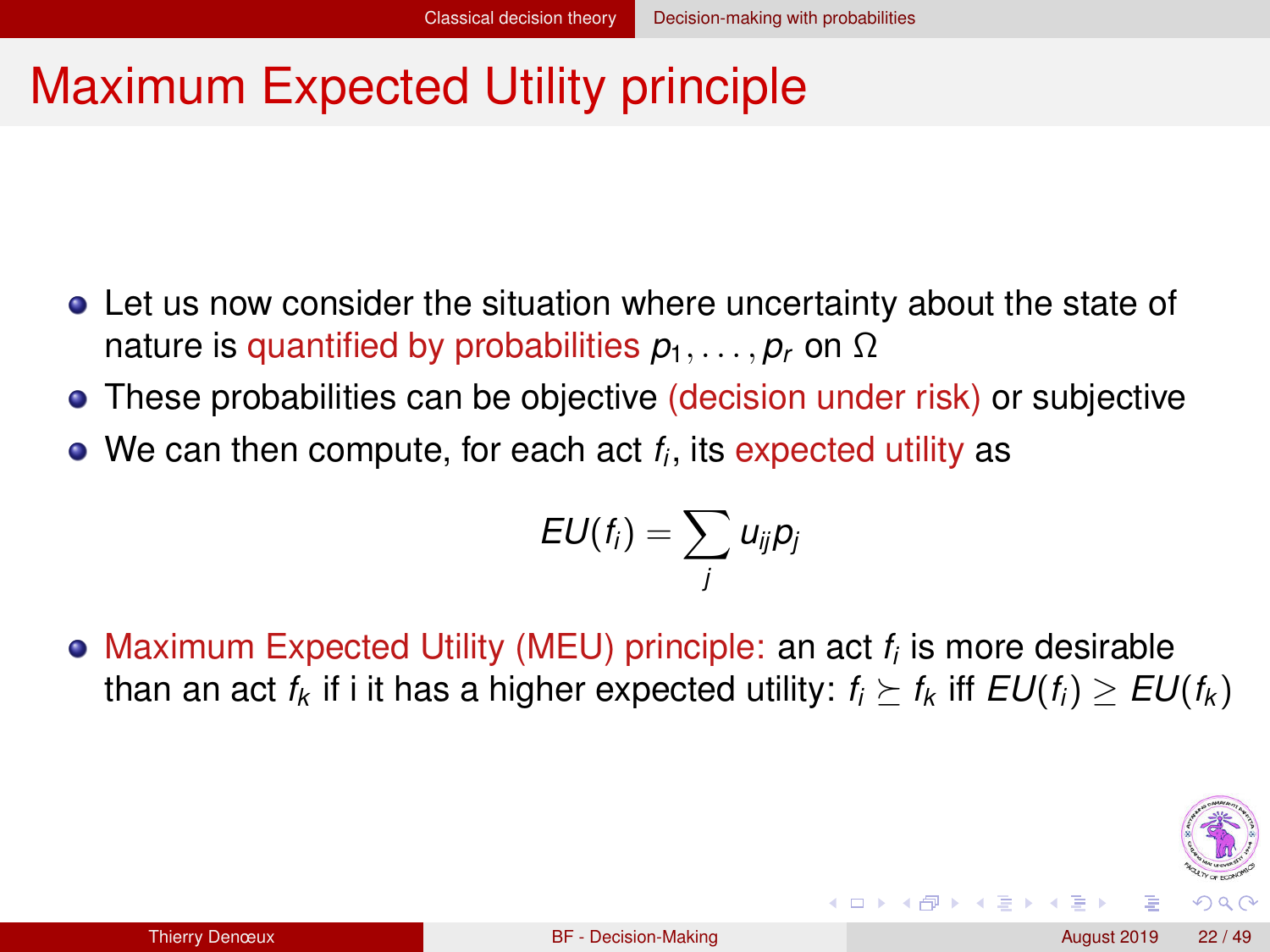### <span id="page-22-0"></span>Example

| Act               | $\omega_1$ | $\omega$ 2 |
|-------------------|------------|------------|
| Apartment $(f_1)$ | 50,000     | 30,000     |
| Office $(f_2)$    | 100,000    | $-40,000$  |

Assume that there is 60% chance that the economic situation will be poor  $(\omega_2)$ . The expected utilities of acts  $f_1$  and  $f_2$  are

> $EU(f_1) = 50,000 \times 0.4 + 30,000 \times 0.6 = 38,000$  $EU(f_2) = 100,000 \times 0.4 - 40,000 \times 0.6 = 16,000$

Act  $f_1$  is thus more desirable according to the maximum expected utility criterion



イロト イ母 トイラト イラト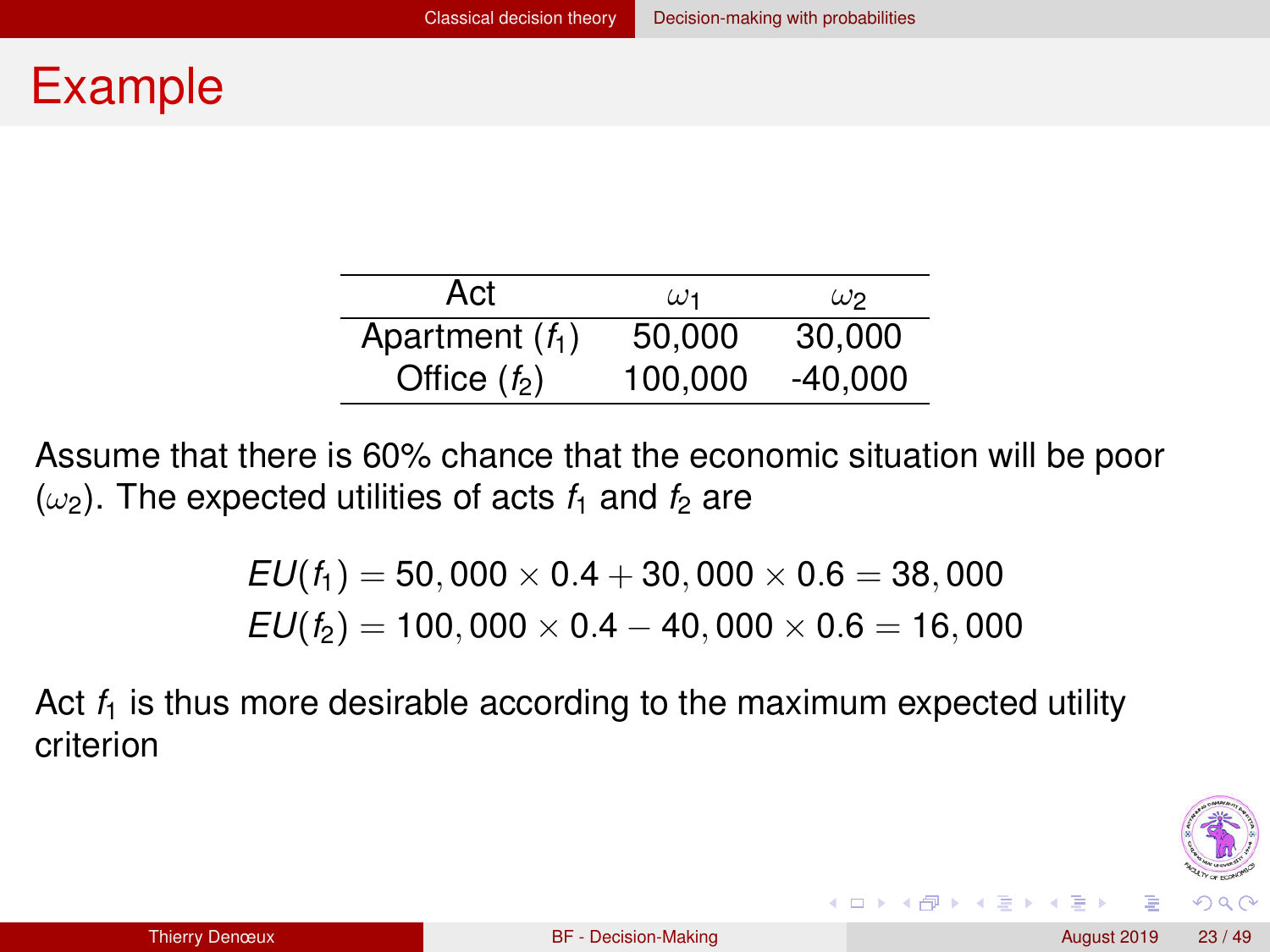### <span id="page-23-0"></span>Axiomatic justification of the MEU principle

- The MEU principle was first axiomatized by von Neumann and Morgenstern (1944)
- Given a probability distribution on  $\Omega$ , an act  $f : \Omega \to \mathcal{C}$  induces a probability measure  $P$  on the set  $C$  of consequences (assumed to be finite), called a lottery
- $\bullet$  We denote by  $\mathcal L$  the set of lotteries on  $\mathcal C$
- If we agree that two acts providing the same lottery are equivalent, then the problem of comparing the desirability of acts becomes that of comparing the desirability of lotteries
- $\bullet$  Let  $\succ$  be a preference relation among lotteries. Von Neumann and Morgentern argued that, to be rational, a preference relation should verify three axioms



イロト イ母 トイヨ トイヨ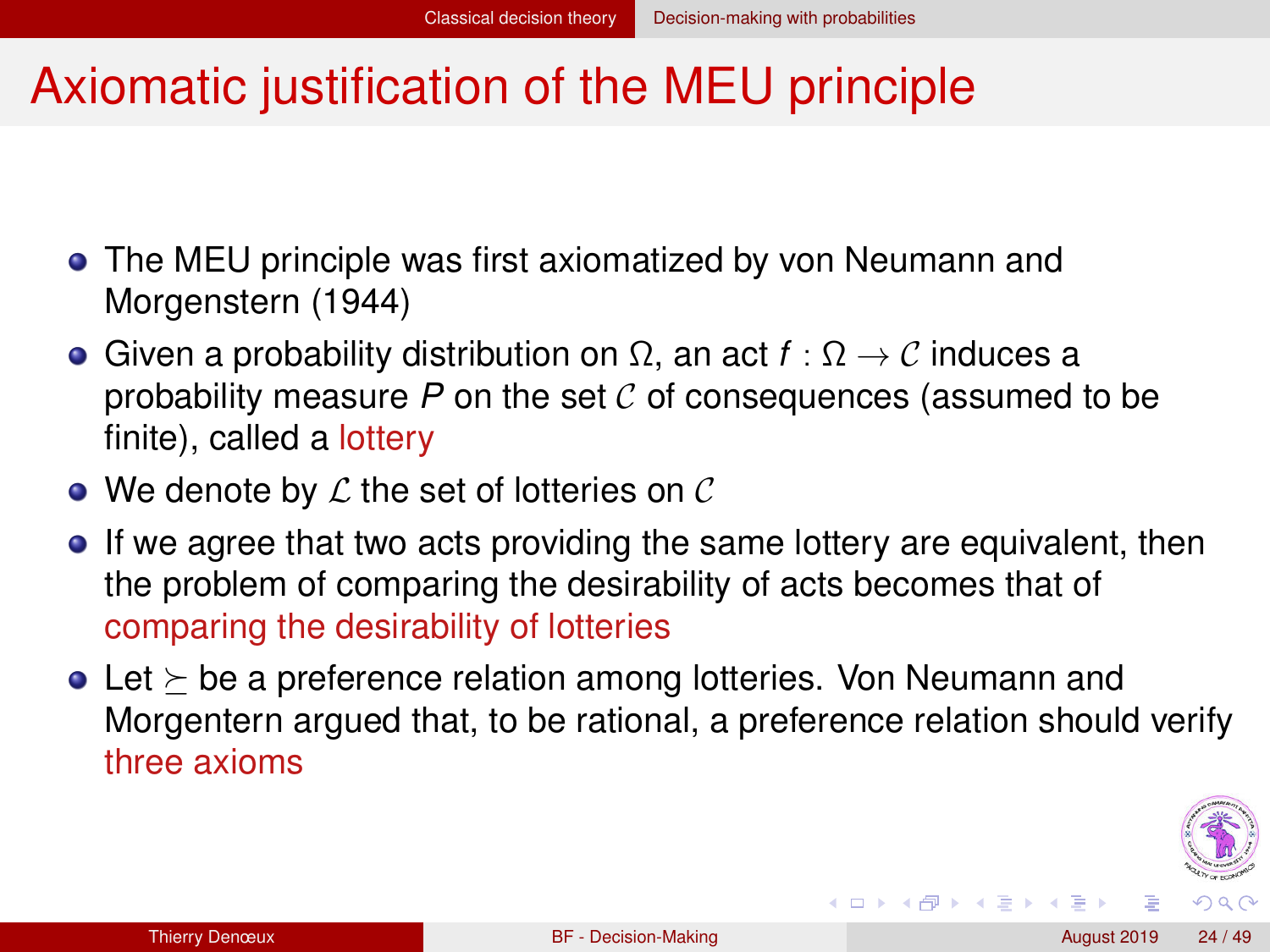### <span id="page-24-0"></span>Von Neumann and Morgenstern's axioms

- **1** Complete preorder: the preference relation is a complete and non trivial preorder (i.e., it is a reflexive, transitive and complete relation) on  $\mathcal L$
- 2 Continuity: for any lotteries P, Q and R such that  $P > Q > R$ , there exists probabilities  $\alpha$  and  $\beta$  in [0, 1] such that

$$
\alpha P + (1 - \alpha)R \succ Q \succ \beta P + (1 - \beta)R
$$

where  $\alpha P + (1 - \alpha)R$  is a compound lottery, which refers to the situation where you receive P with probability  $\alpha$  and R with probability 1  $-\alpha$ . This axiom implies, in particular, that there is no lottery *R* that is so undesirable that it cannot become desirable if mixed with some very desirable lottery *P*

3 Independence: for any lotteries *P*, *Q* and *R* and for any α ∈ (0, 1]

$$
P \succeq Q \Leftrightarrow \alpha P + (1 - \alpha)R \succeq \alpha Q + (1 - \alpha)R
$$



イロト イ母 トイラト イヨ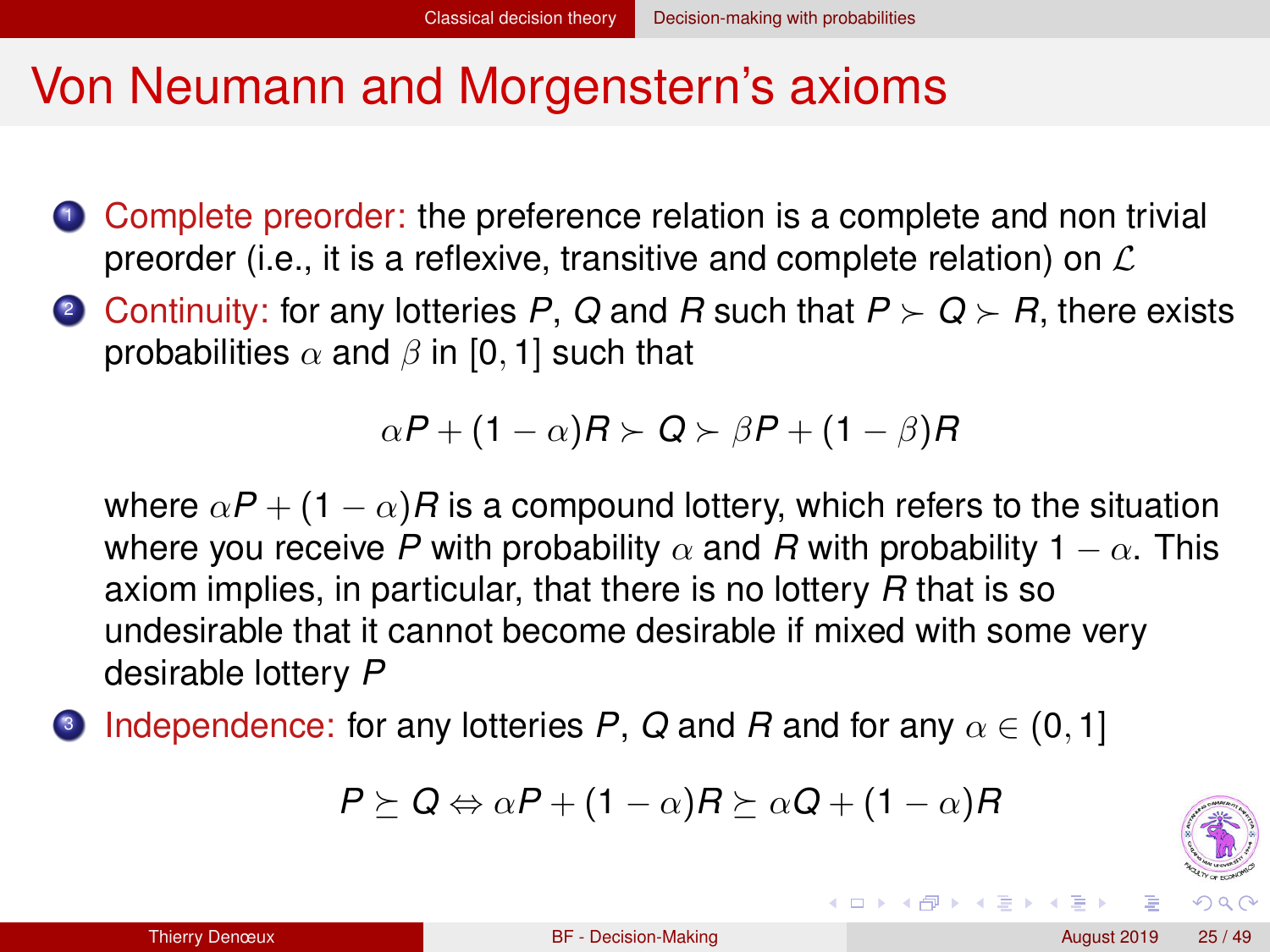### <span id="page-25-0"></span>Von Neumann and Morgenstern's theorem

The two following propositions are equivalent:

- **1** The preference relation  $\triangleright$  verifies the axioms of complete preorder, continuity, and independence
- 2 There exists a utility function  $u: \mathcal{C} \to \mathbb{R}$  such that, for any two lotteries  $P = (p_1, \ldots, p_r)$  and  $Q = (q_1, \ldots, q_r)$

$$
P \succeq Q \Leftrightarrow \sum_{i=1}^r p_i u(c_i) \ge \sum_{i=1}^r q_i u(c_i)
$$

Function *u* is unique up to a strictly increasing affine transformation



◂**◻▸ ◂<del>╓</del>▸**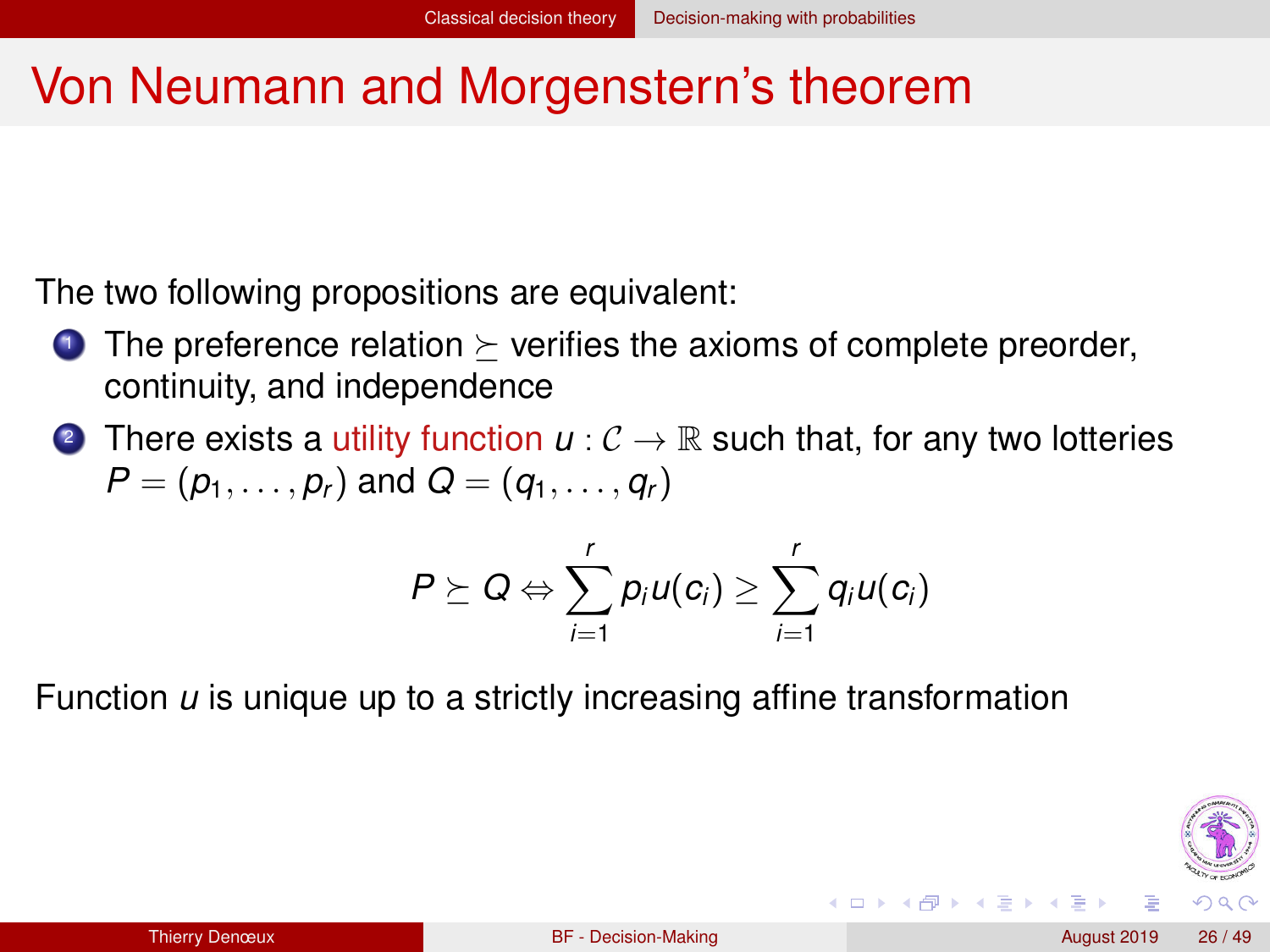## <span id="page-26-0"></span>**Outline**

#### [Classical decision theory](#page-7-0)

- [Decision-making under complete ignorance](#page-8-0)  $\bullet$
- [Decision-making with probabilities](#page-20-0)  $\bullet$
- [Savage's theorem](#page-26-0)

[Decision-making with belief functions](#page-32-0)

- [Upper and lower expected utility](#page-38-0)
- [Other approaches](#page-44-0)  $\bullet$



化重 经年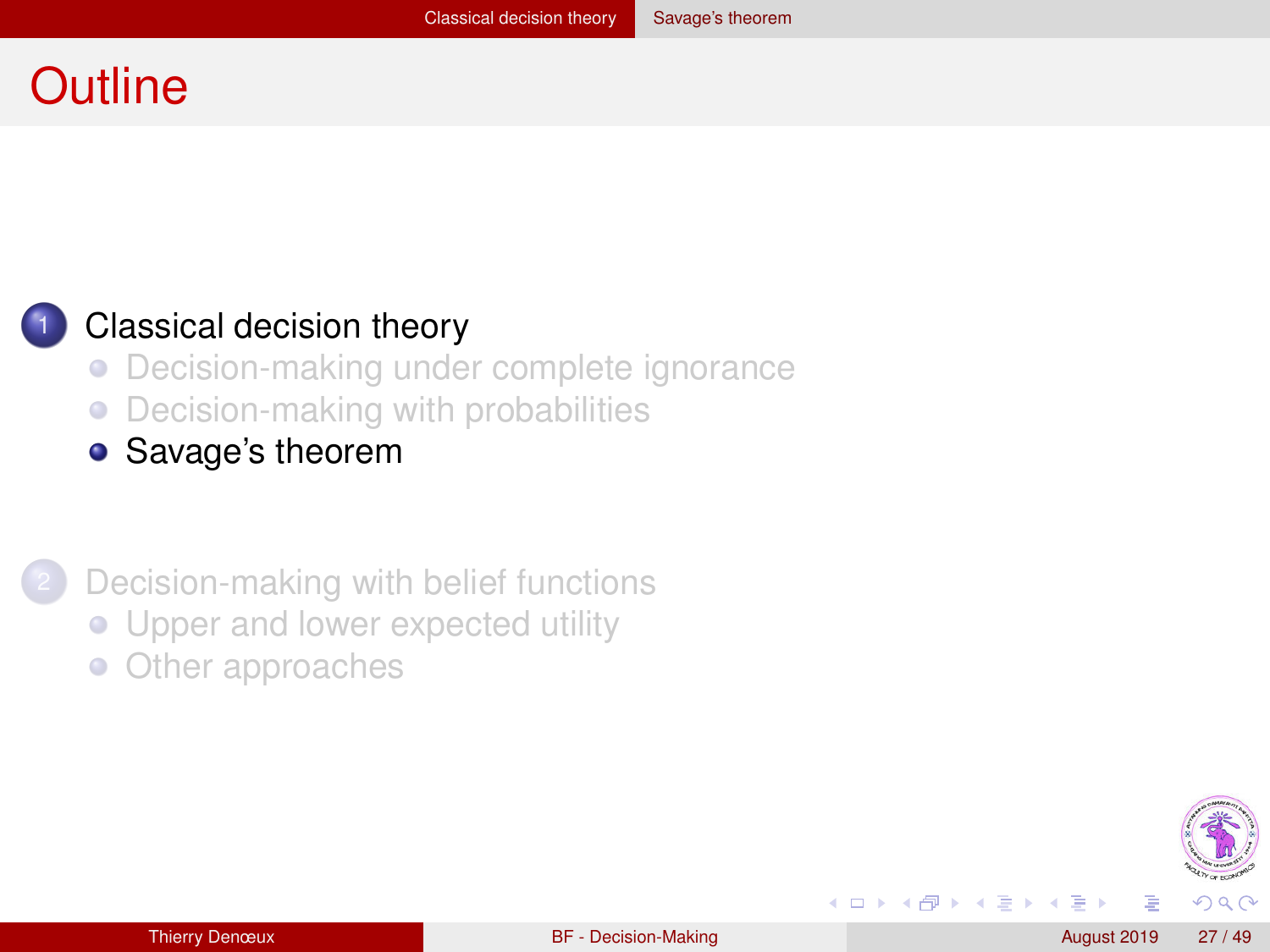### <span id="page-27-0"></span>Savage's theorem

- We have reviewed some criteria for decision-making under complete ignorance, i.e., when uncertainty cannot be probabilized
- Some researchers have defended the view that a rational DM always maximizes expected utility, for some subjective probability measure and utility function
- Savage's theorem (1954): a preference relation  $\succcurlyeq$  among acts verifies some rationality requirements iff there is a finitely additive probability measure P and a utility function  $u: \mathcal{C} \to \mathbb{R}$  such that

$$
\forall f,g\in\mathcal{F},\quad f\succcurlyeq g\Leftrightarrow \int_{\Omega}u(f(\omega))dP(\omega)\geq \int_{\Omega}u(g(\omega))dP(\omega)
$$

Furthermore, *P* is unique and *u* is unique up to a positive affine transformation

A strong argument for probabilism, but Savage's axioms can be questioned!



イロト イ母 トイヨ トイヨ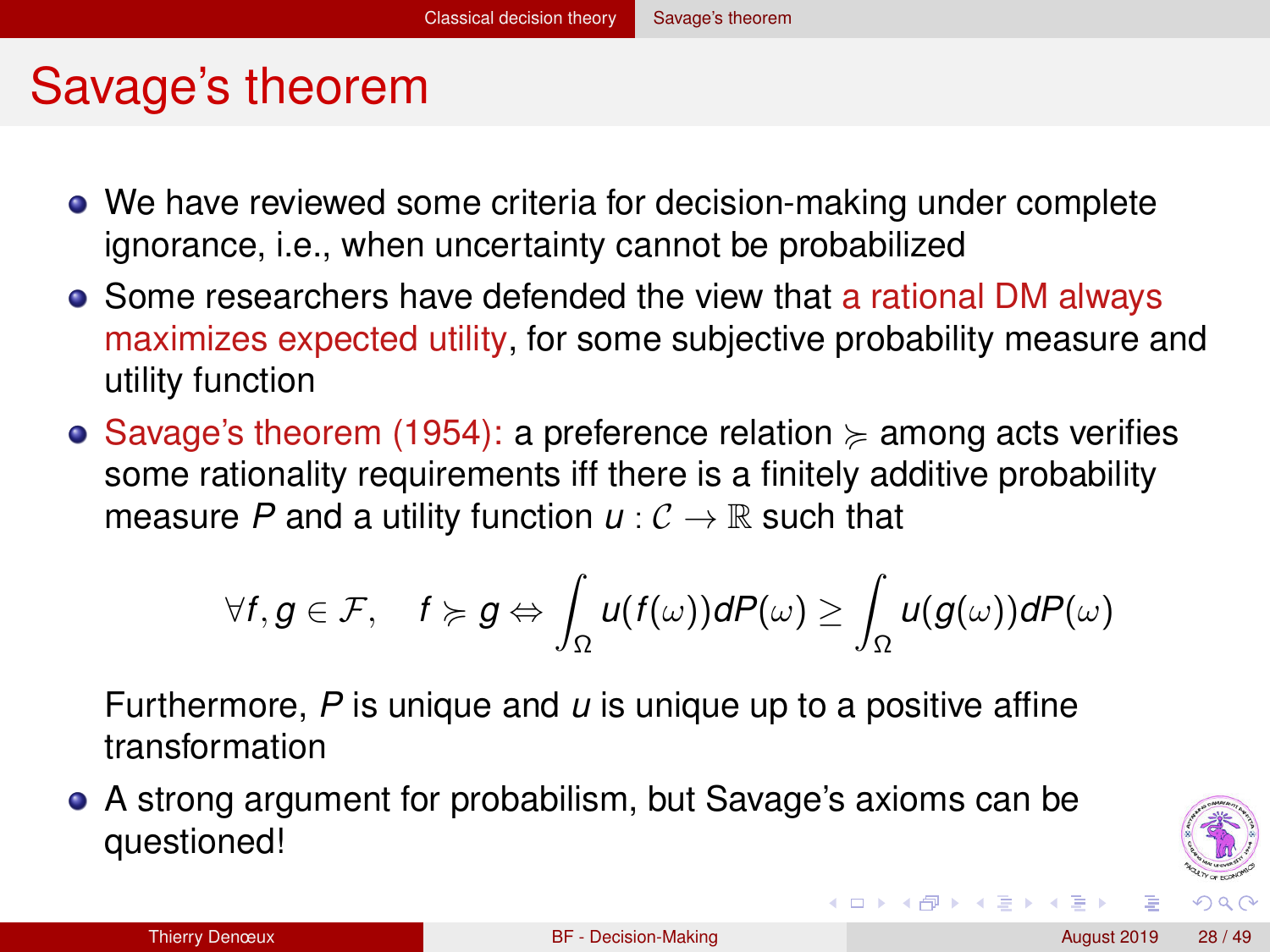### <span id="page-28-0"></span>Savage's axioms

- Savage has proposed seven axioms, four of which are considered as meaningful (the other three are technical)
- Axiom 1:  $\succcurlyeq$  is a total preorder (complete, reflexive and transitive)
- Axiom 2 [Sure Thing Principle]. Given *f*, *h* ∈ F and *E* ⊆ Ω, let *fEh* denote the act defined by

$$
(fEh)(\omega) = \begin{cases} f(\omega) & \text{if } \omega \in E \\ h(\omega) & \text{if } \omega \notin E \end{cases}
$$

Then the Sure Thing Principle states that ∀*E*, ∀*f*, *g*, *h*, *h* 0

$$
\mathit{fE} h \succcurlyeq \mathit{gE} h \Rightarrow \mathit{fE} h' \succcurlyeq \mathit{gE} h'
$$

*The preference between two acts with a common extension outside some event E does not depend on this common extension.*

This axiom seems reasonable, but it is not verified empirically!

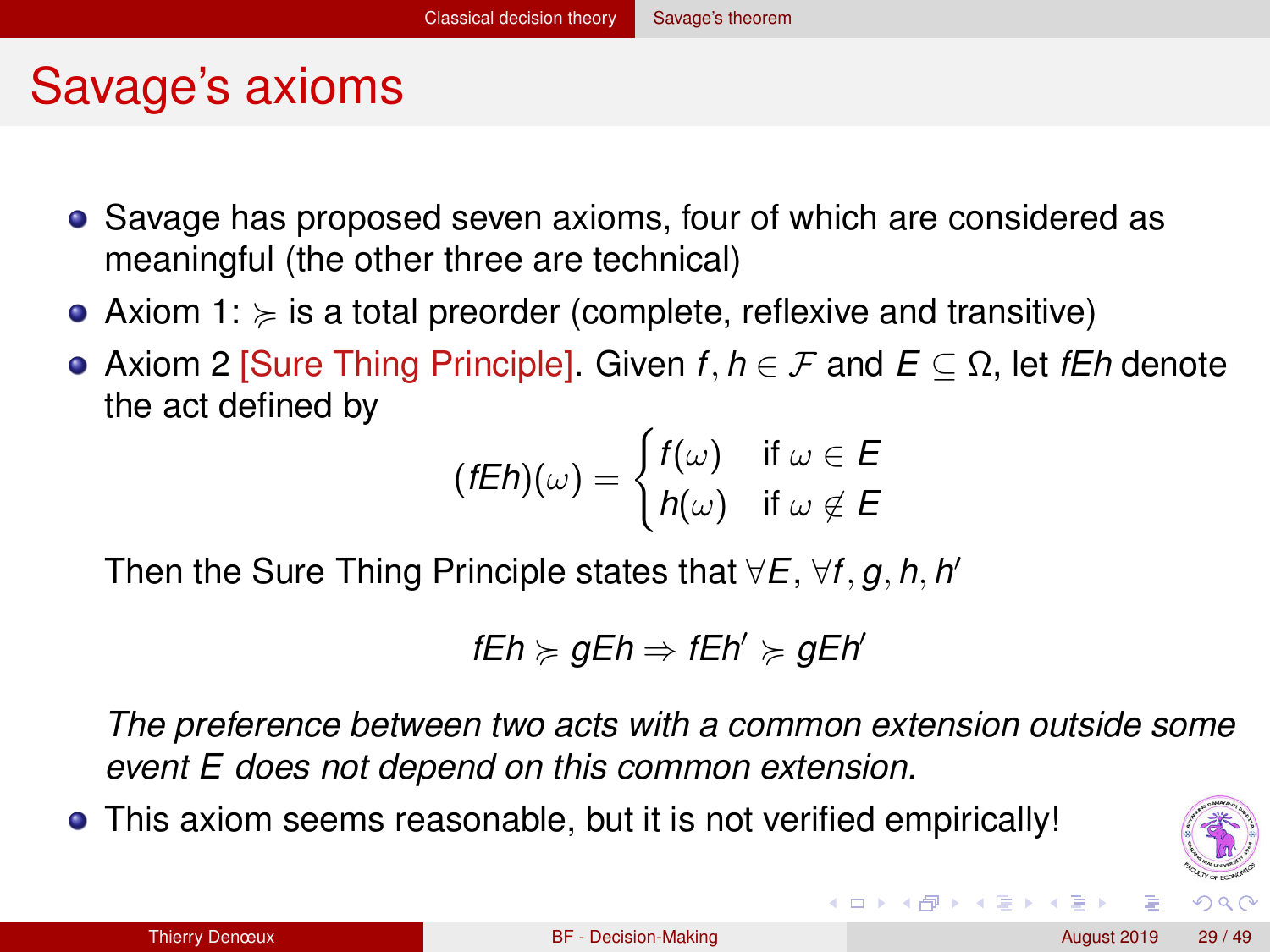### <span id="page-29-0"></span>Ellsberg's paradox

- Suppose you have an urn containing 30 red balls and 60 balls, either black or yellow. Consider the following gambles:
	- $f_1$ : You receive 100 euros if you draw a red ball
	- $f_2$ : You receive 100 euros if you draw a black ball
	- $f_3$ : You receive 100 euros if you draw a red or yellow ball
	- $f_4$ : You receive 100 euros if you draw a black or yellow ball
- $\bullet$  Do you prefer  $f_1$  or  $f_2$ ?  $f_3$  or  $f_4$ ?



∢ □ ▶ ∢ <sup>□</sup>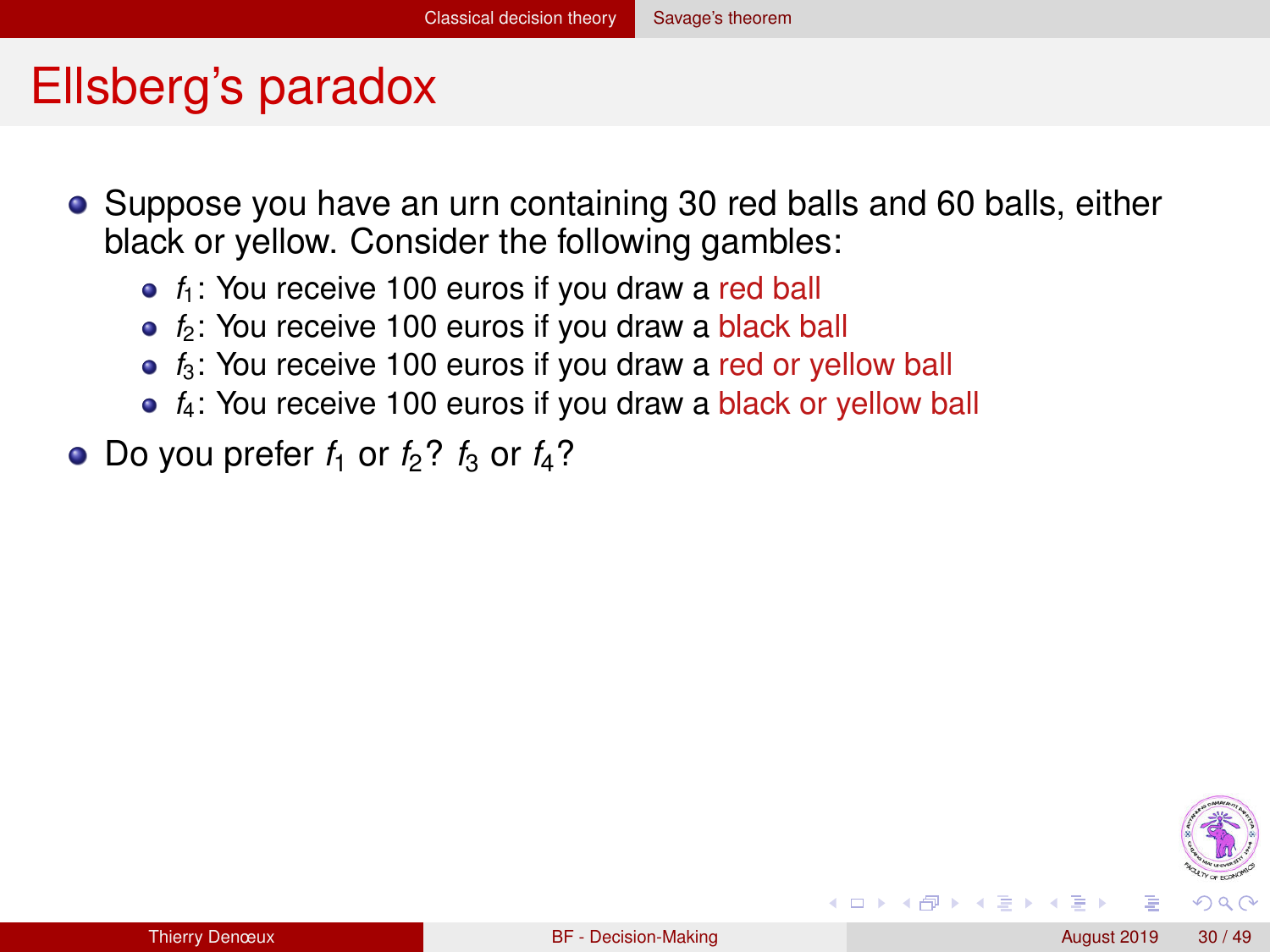### <span id="page-30-0"></span>Ellsberg's paradox

- Suppose you have an urn containing 30 red balls and 60 balls, either black or yellow. Consider the following gambles:
	- $f_1$ : You receive 100 euros if you draw a red ball
	- $f_2$ : You receive 100 euros if you draw a black ball
	- $f_3$ : You receive 100 euros if you draw a red or yellow ball
	- $f_4$ : You receive 100 euros if you draw a black or yellow ball
- Do you prefer  $f_1$  or  $f_2$ ?  $f_3$  or  $f_4$ ?
- Most people strictly prefer  $f_1$  to  $f_2$ , but they strictly prefer  $f_4$  to  $f_3$

| $R$   | $B$ | $Y$ |     |
|-------|-----|-----|-----|
| $f_1$ | 100 | 0   | 0   |
| $f_2$ | 0   | 100 | 0   |
| $f_3$ | 100 | 0   | 100 |
| $f_4$ | 0   | 100 | 100 |
| $f_5$ | 100 | 100 |     |
| $f_6$ | 100 | 100 |     |

• The Sure Thing Principle is violated!

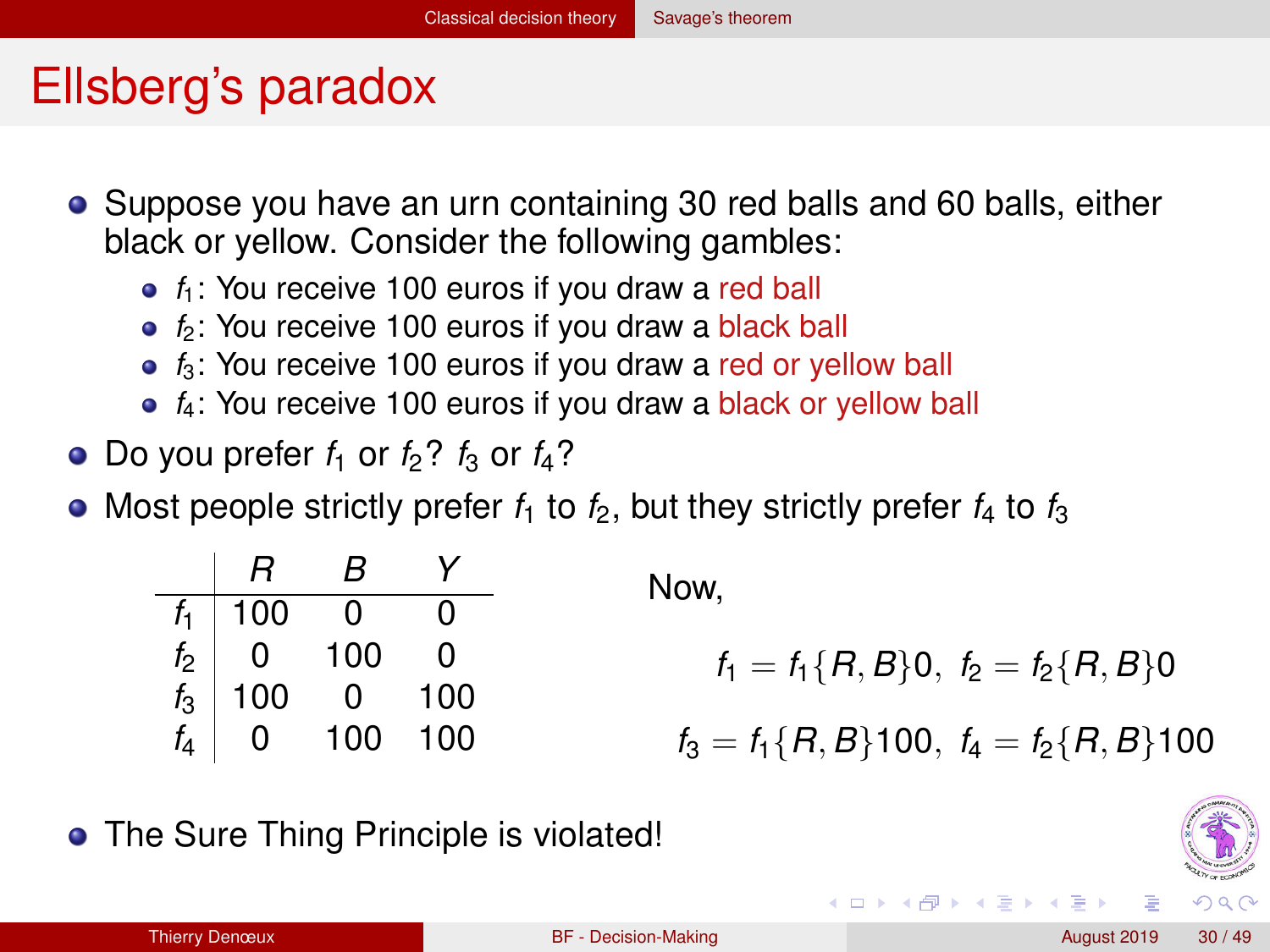### <span id="page-31-0"></span>Summary

- Classically, we distinguish two kinds of decision problems:
	- **1** Decision under ignorance: we only know, for each act, a set a possible outcomes
	- 2 Decision under risk: we are given, for each act, a probability distribution over the outcomes
- It has been argued that any decision problem under uncertainty should be handled as a problem of decision under risk. However, the axiomatic arguments are questionable
- In the next part: decision-making when uncertainty is described by a belief functions



◂**◻▸ ◂<del>╓</del>▸**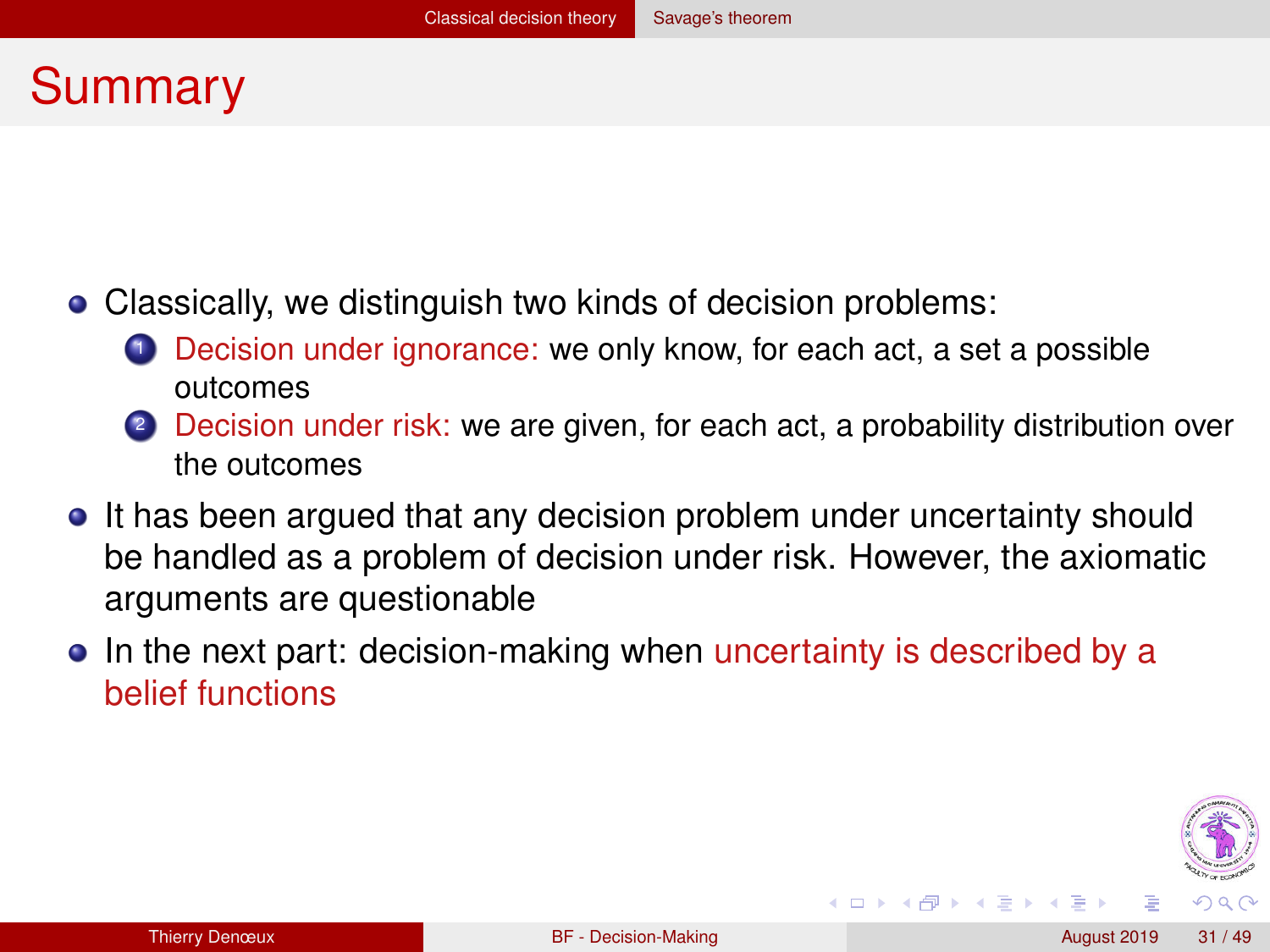### <span id="page-32-0"></span>**Outline**

#### [Classical decision theory](#page-7-0)

- [Decision-making under complete ignorance](#page-8-0)  $\bullet$
- [Decision-making with probabilities](#page-20-0)  $\bullet$
- [Savage's theorem](#page-26-0)

#### [Decision-making with belief functions](#page-32-0)

- [Upper and lower expected utility](#page-38-0)
- [Other approaches](#page-44-0)



◂**◻▸ ◂<del>╓</del>▸** 

Э×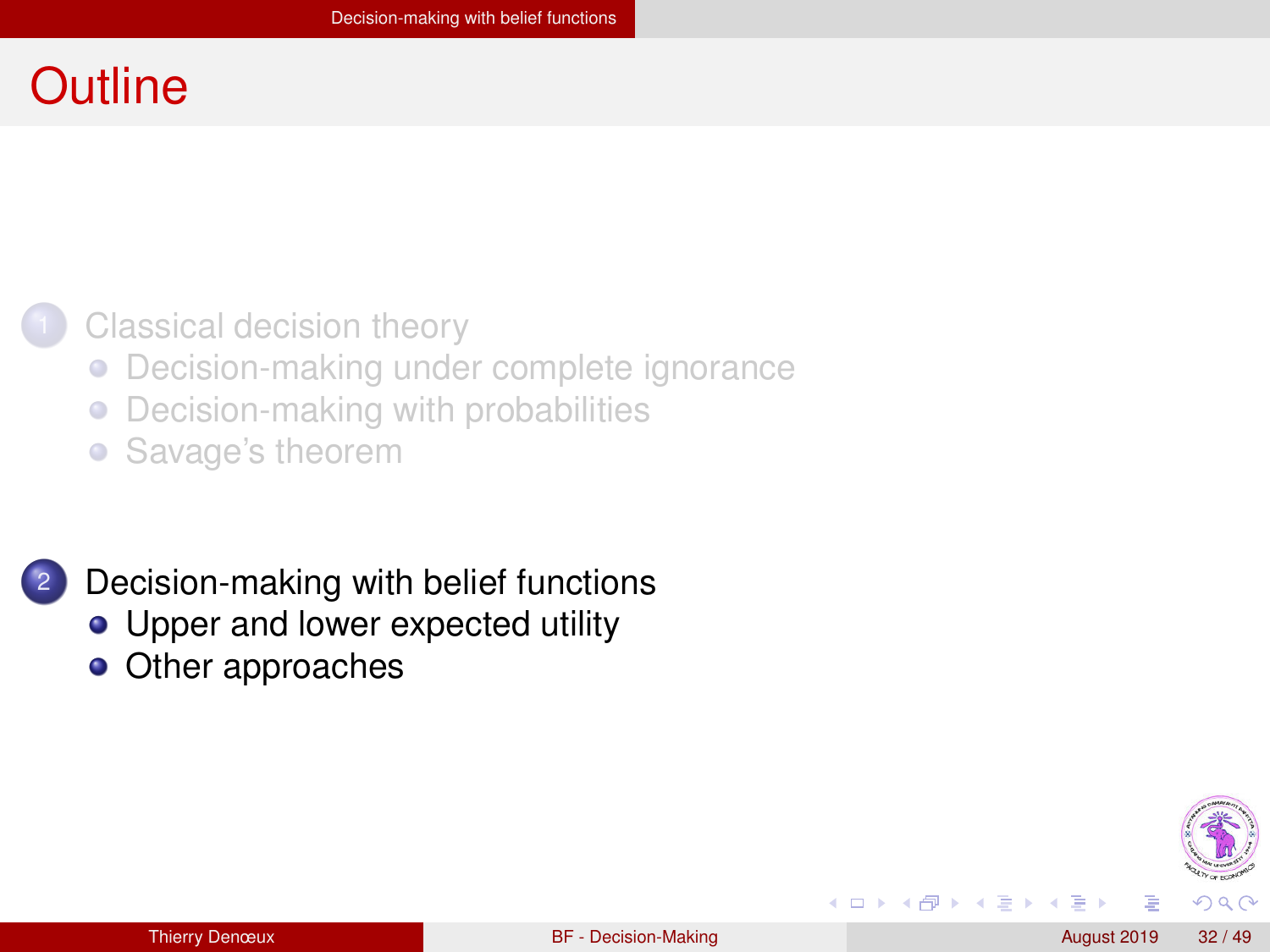### <span id="page-33-0"></span>How belief functions come into the picture

Belief functions become components of a decision problem in any of the following two situations (or both)

- **1** The decision maker's subjective beliefs concerning the state of nature are described by a belief function *Bel*<sup>Ω</sup> on Ω
- 2 The DM is not able to precisely describe the outcomes of some acts under each state of nature

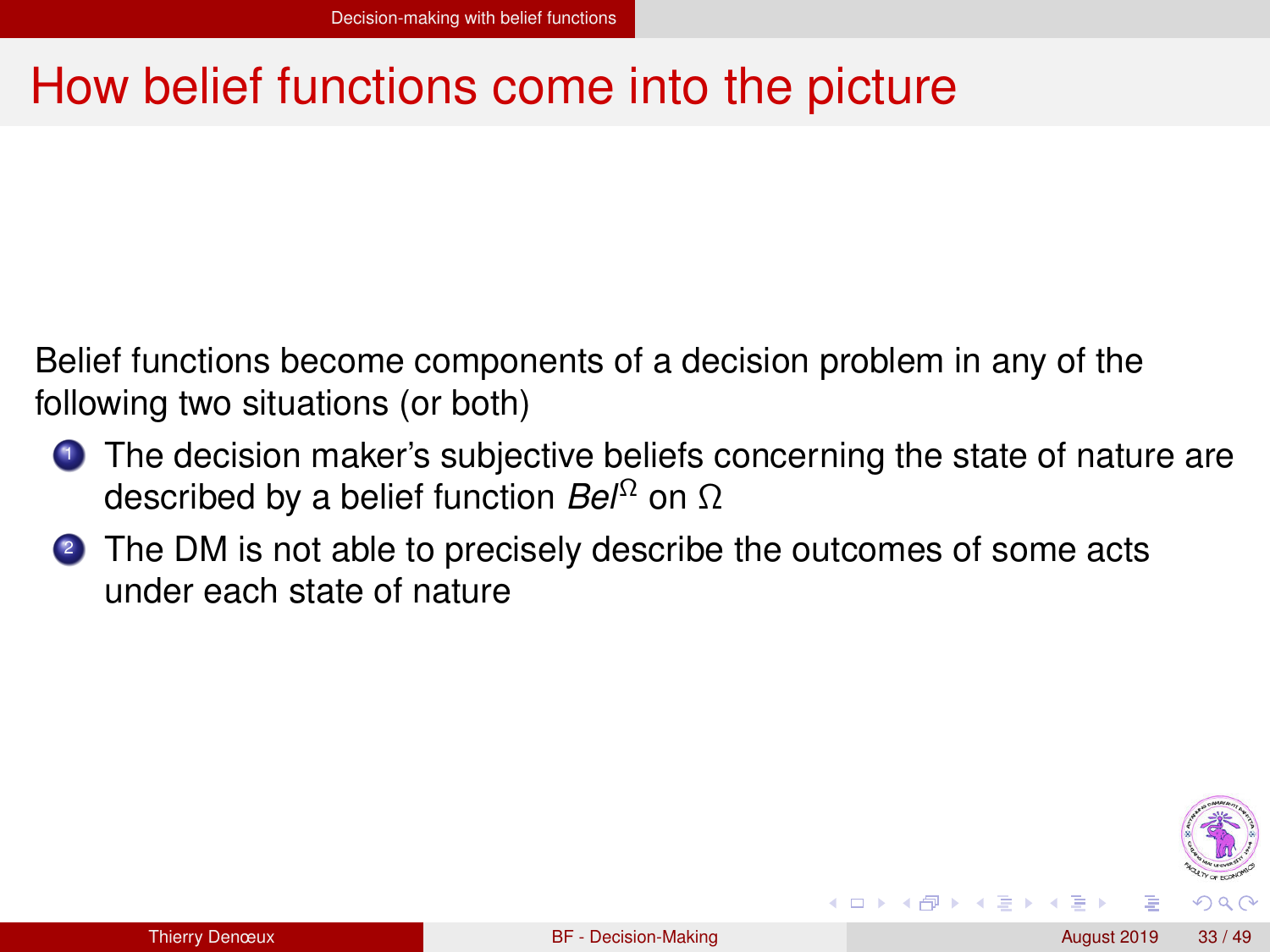### <span id="page-34-0"></span>Case 1: uncertainty described by a belief function

- **e** Let *m*<sup>Ω</sup> be a mass function on Ω
- Any act *f* : Ω → C carries *m*<sup>Ω</sup> to the set C of consequences, yielding a mass function  $m_f^{\mathcal{C}}$ , which quantifies the DM's beliefs about the outcome of act *f*
- Each mass  $m^{\Omega}(A)$  is transfered to  $f(A)$

$$
m_f^{\mathcal{C}}(B) = \sum_{\{A \subseteq \Omega \mid f(A) = B\}} m^{\Omega}(A)
$$

for any  $B \subseteq C$ 

 $m_f^C$  is a credibilistic lottery corresponding to act *f* 

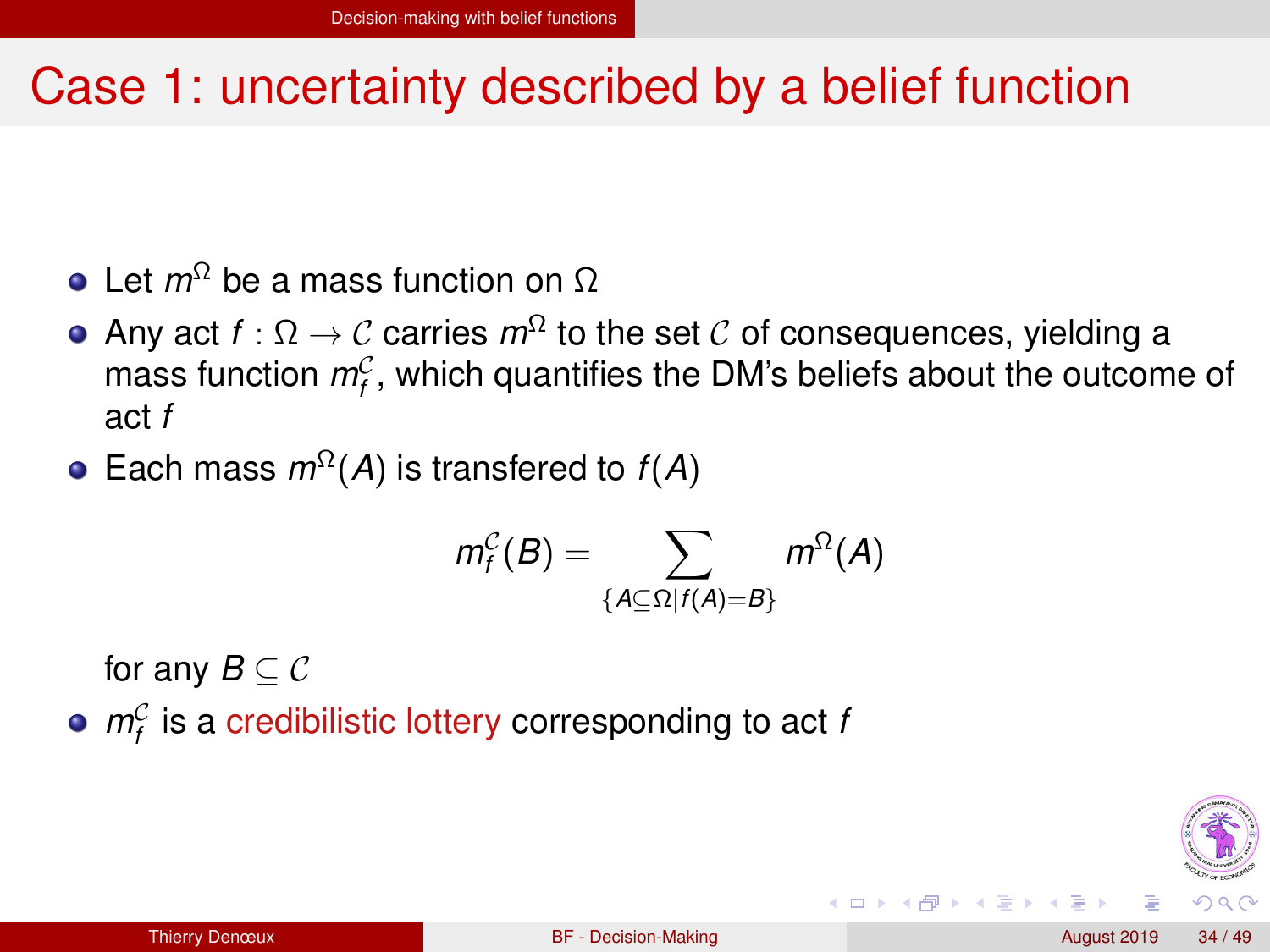# <span id="page-35-0"></span>Case 2: partial knowledge of outcomes

- In that case, an act may formally be represented by a multi-valued mapping  $f:\Omega\to 2^{\mathcal C}$ , assigning a set of possible consequences  $f(\omega)\subseteq \mathcal C$ to each state of nature  $\omega$
- Given a probability measure *P* on Ω, *f* then induces the following mass function  $m_f^{\mathcal{C}}$  on  $\mathcal{C},$

$$
\textit{m}^{\mathcal{C}}_{\textit{f}}(\textit{B}) = \sum_{\{\omega \in \Omega | f(\omega) = \textit{B}\}} \textit{p}(\omega)
$$

for all  $B \subset \mathcal{C}$ 

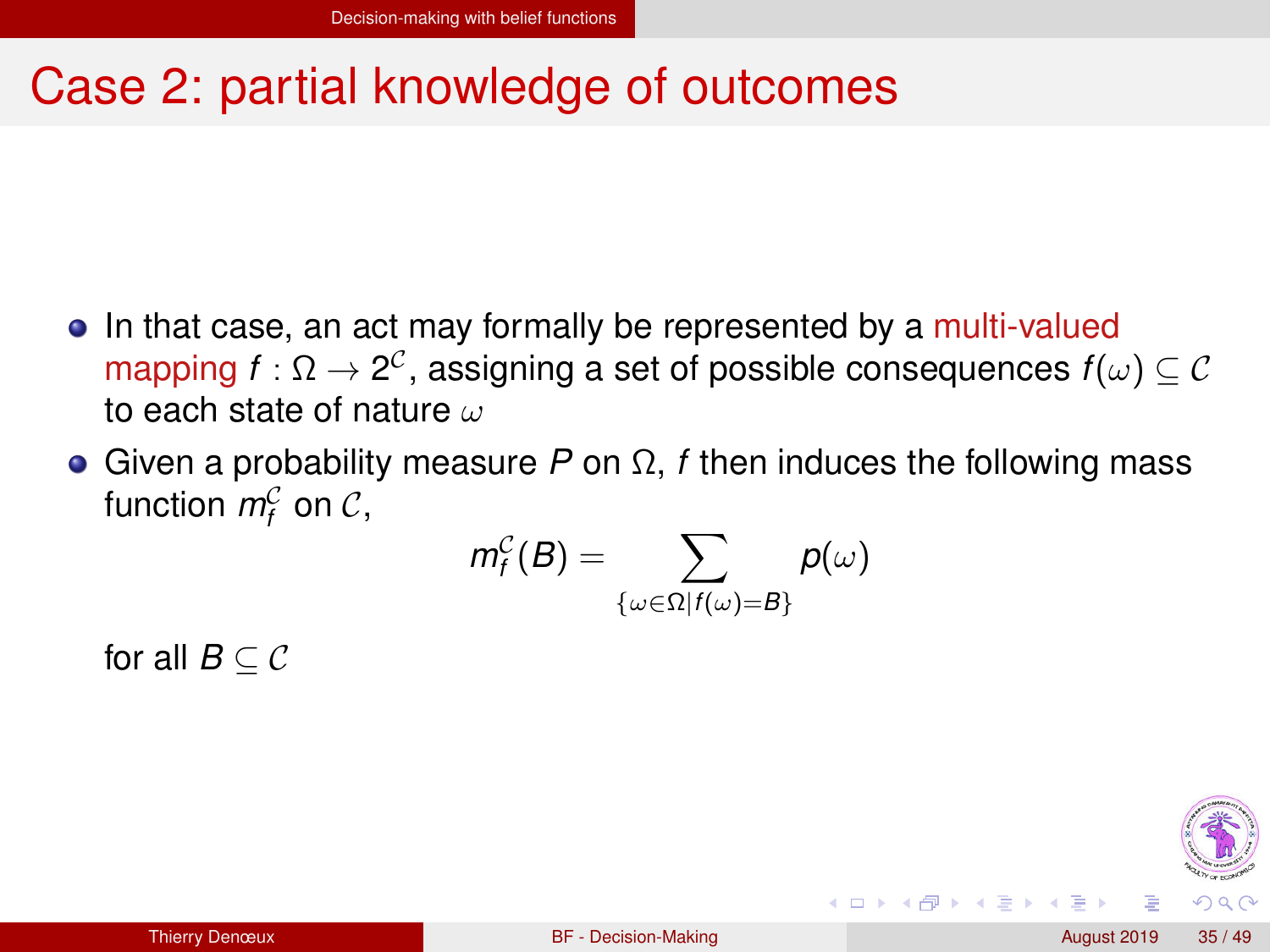### <span id="page-36-0"></span>Example

• Let  $\Omega = {\omega_1, \omega_2, \omega_3}$  and  $m^{\Omega}$  the following mass function

$$
m^{\Omega}(\{\omega_1, \omega_2\}) = 0.3, \quad m^{\Omega}(\{\omega_2, \omega_3\}) = 0.2
$$
  

$$
m^{\Omega}(\{\omega_3\}) = 0.4, \qquad m^{\Omega}(\Omega) = 0.1
$$

• Let  $C = \{c_1, c_2, c_3\}$  and *f* the act

$$
f(\omega_1) = \{c_1\}, \quad f(\omega_2) = \{c_1, c_2\}, \quad f(\omega_3) = \{c_2, c_3\}
$$

To compute  $m_f^{\mathcal{C}}$ , we transfer the masses as follows

$$
m^{\Omega}(\{\omega_1, \omega_2\}) = 0.3 \rightarrow f(\omega_1) \cup f(\omega_2) = \{c_1, c_2\}
$$
  
\n
$$
m^{\Omega}(\{\omega_2, \omega_3\}) = 0.2 \rightarrow f(\omega_2) \cup f(\omega_3) = \{c_1, c_2, c_3\}
$$
  
\n
$$
m^{\Omega}(\{\omega_3\}) = 0.4 \rightarrow f(\omega_3) = \{c_2, c_3\}
$$
  
\n
$$
m^{\Omega}(\Omega) = 0.1 \rightarrow f(\omega_1) \cup f(\omega_2) \cup f(\omega_3) = \{c_1, c_2, c_3\}
$$

 $\bullet$  Finally, we obtain the following mass function on  $\mathcal C$ 

$$
m^{C}(\{c_1, c_2\}) = 0.3
$$
,  $m^{C}(\{c_2, c_3\}) = 0.4$ ,  $m^{C}(C) = 0.3$ 

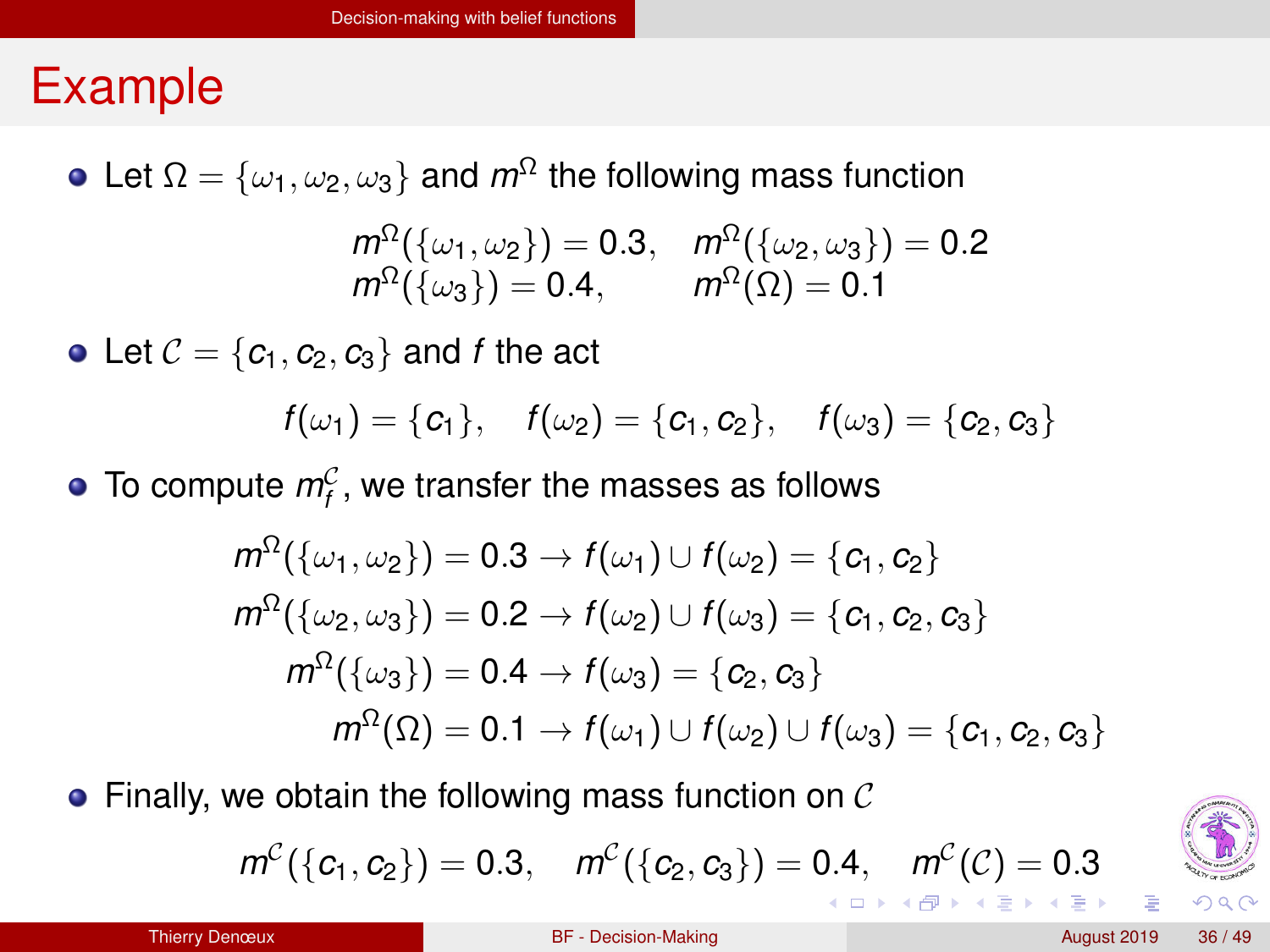### <span id="page-37-0"></span>Decision problem

- In the two situations considered above, we can assign to each act *f* a credibilistic lottery, defined as a mass function on C
- $\bullet$  Given a utility function  $u$  on  $\mathcal{C}$ , we then need to extend the MEU model
- **•** Several such extensions will now be reviewed



4 D F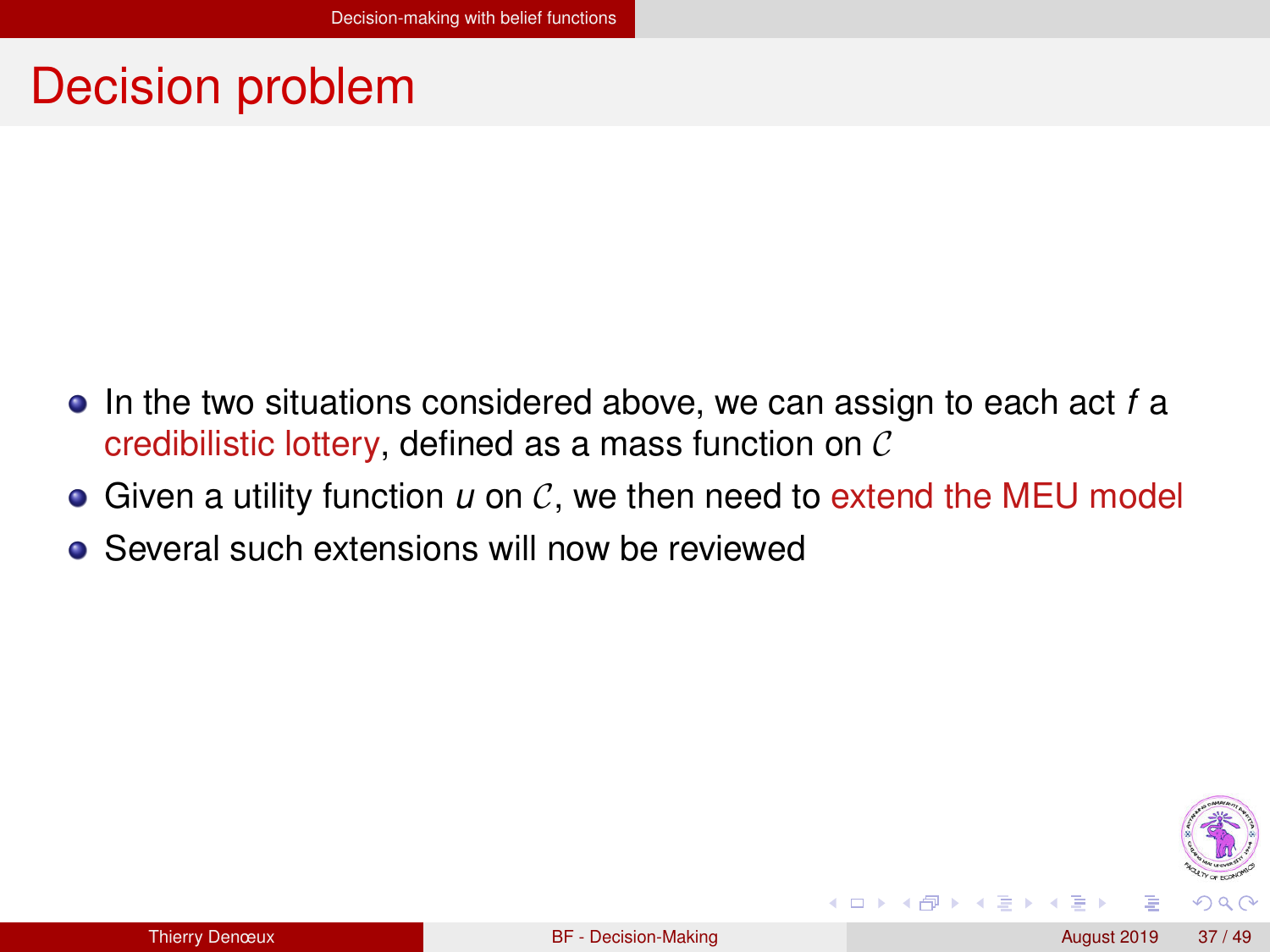### <span id="page-38-0"></span>**Outline**

#### [Classical decision theory](#page-7-0)

- [Decision-making under complete ignorance](#page-8-0)  $\bullet$
- [Decision-making with probabilities](#page-20-0)  $\bullet$
- [Savage's theorem](#page-26-0)

## [Decision-making with belief functions](#page-32-0)

- [Upper and lower expected utility](#page-38-0)
- [Other approaches](#page-44-0)  $\bullet$



◂**◻▸ ◂<del>╓</del>▸** 

**B** K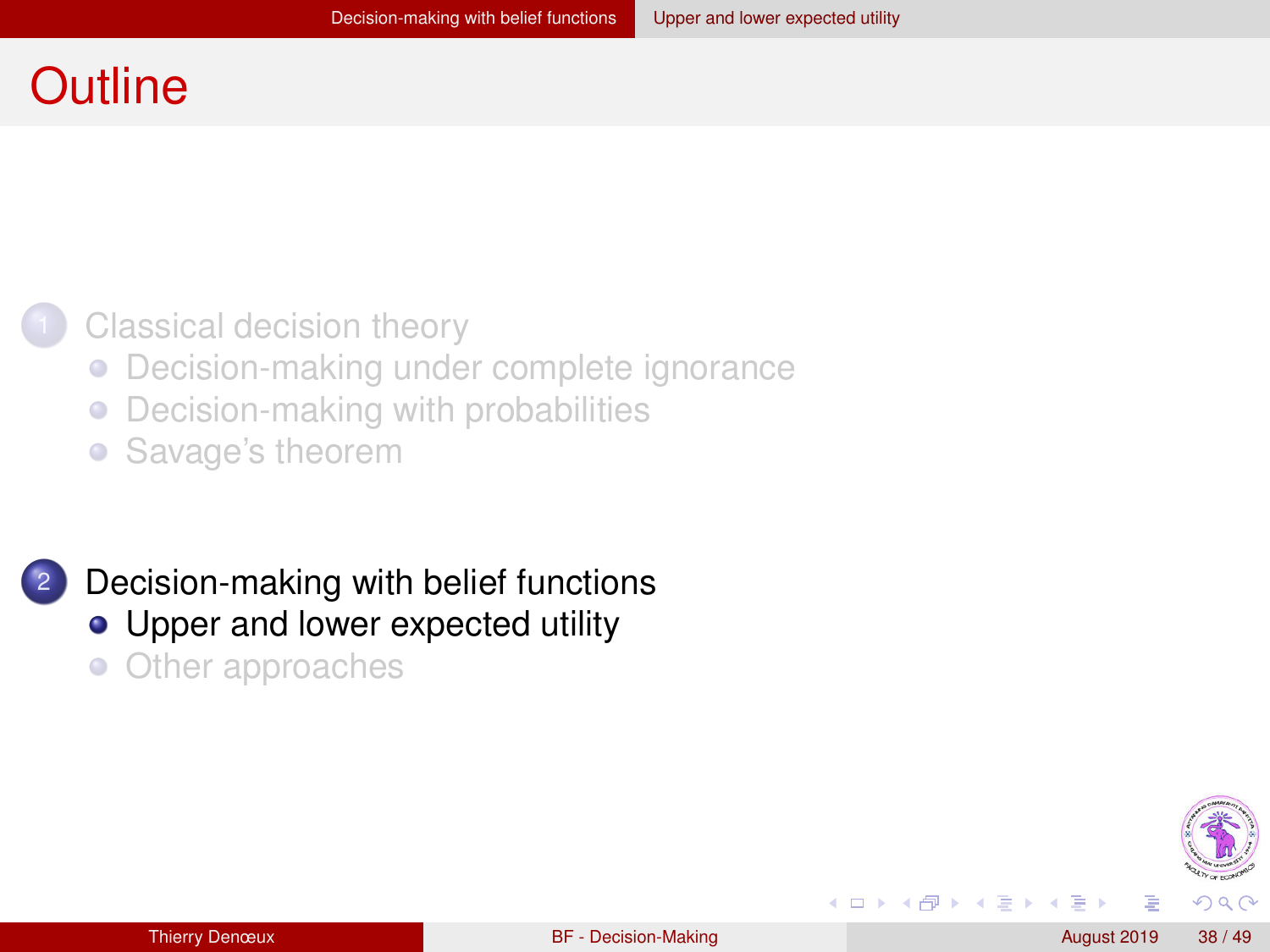### <span id="page-39-0"></span>Upper and lower expectations

- $\bullet$  Let *m* be a mass function on C, and *u* a utility function  $\mathcal{C} \to \mathbb{R}$
- The lower and upper expectations of *u* are defined, respectively, as the averages of the minima and the maxima of *u* within each focal set of *m*

$$
\underline{\mathbb{E}}_m(u) = \sum_{A \subseteq C} m(A) \min_{c \in A} u(c)
$$

$$
\overline{\mathbb{E}}_m(u) = \sum_{A \subseteq C} m(A) \max_{c \in A} u(c)
$$

- **It is clear that**  $\mathbb{E}_m(u) \leq \mathbb{E}_m(u)$ **, with the inequality becoming an equality** when *m* is Bayesian, in which case the lower and upper expectations collapse to the usual expectation
- $\bullet$  If  $m = m_A$  is logical with focal set A, then  $\mathbb{E}_m(u)$  and  $\mathbb{E}_m(u)$  are, respectively, the minimum and the maximum of *u* in *A*



イロト イ母 トイヨ トイヨ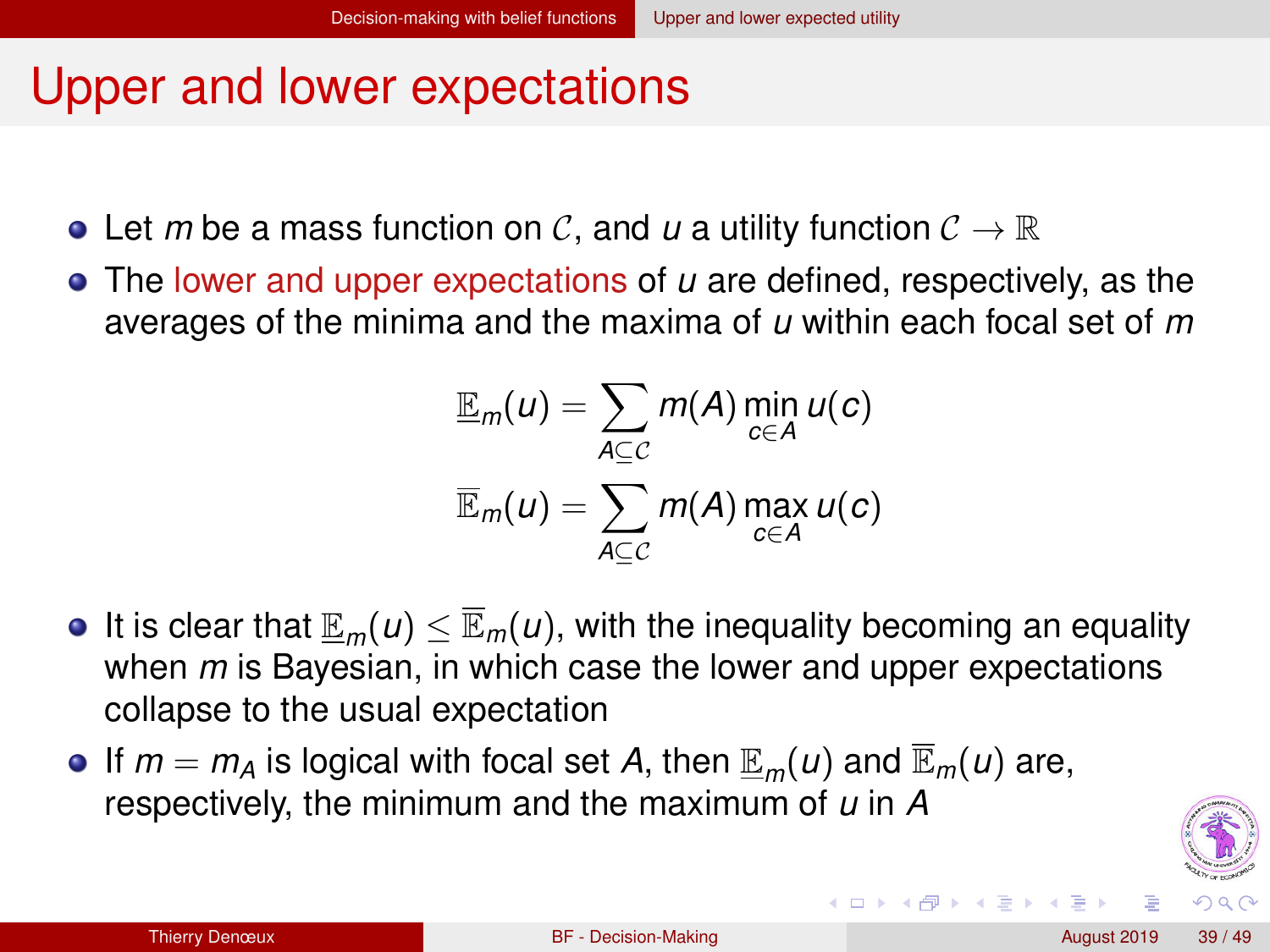### <span id="page-40-0"></span>Imprecise probability interpretation

The lower and upper expectations are lower and upper bounds of expectations with respect to probability measures compatible with *m*

$$
\underline{\mathbb{E}}_m(u) = \min_{P \in \mathcal{P}(m)} \mathbb{E}_P(u)
$$

$$
\overline{\mathbb{E}}_m(u) = \max_{P \in \mathcal{P}(m)} \mathbb{E}_P(u)
$$

The mean of minima (res., maxima) is also the minimum (resp., maximum) of means with respect to all compatible probability measures



( □ ) ( / f)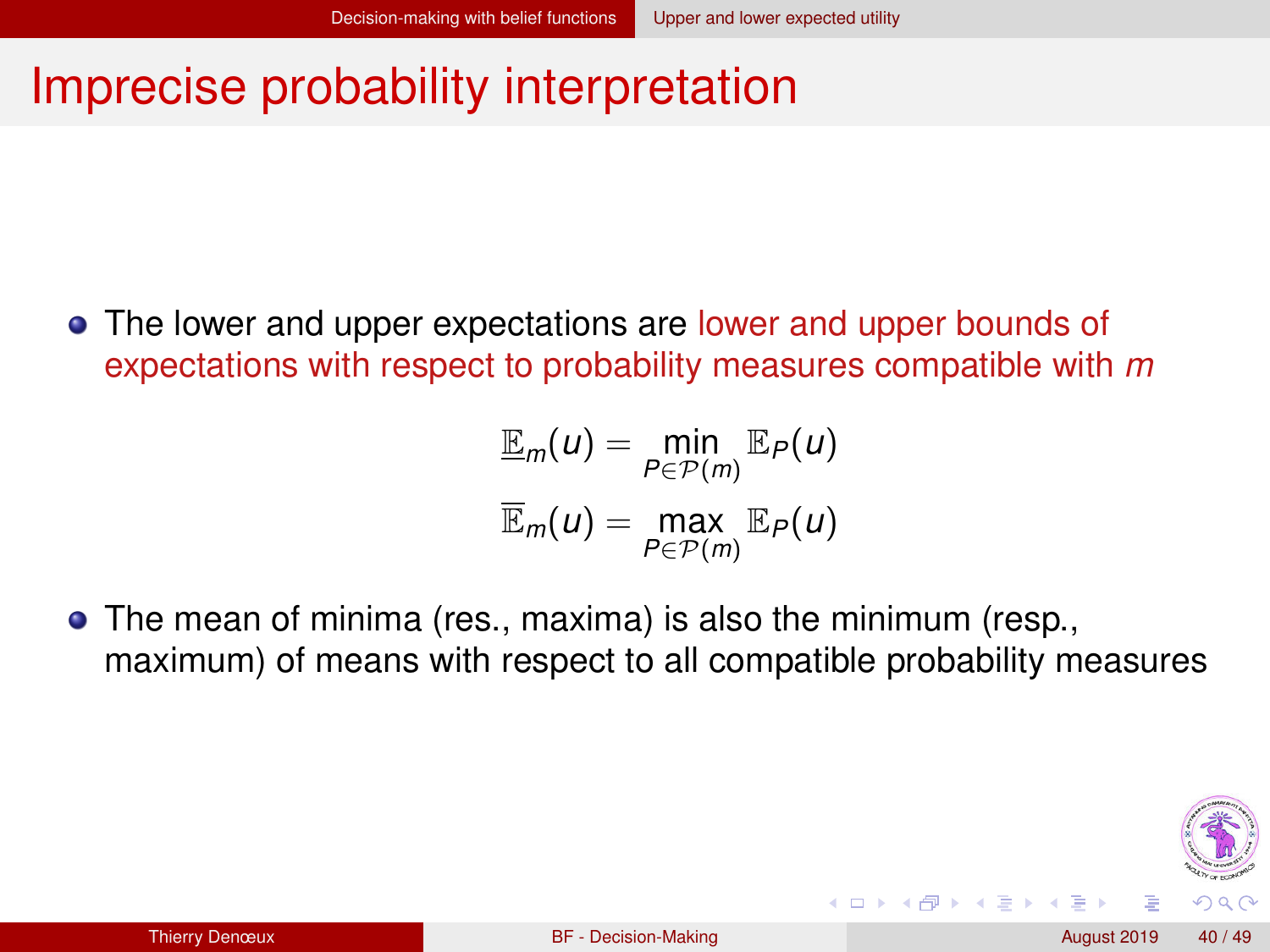### <span id="page-41-0"></span>Corresponding decision criteria

• Having defined the notions of lower and upper expectations, we can define two preference relations among credibilistic lotteries as

$$
m_1 \geq m_2
$$
 iff  $\mathbb{E}_{m_1}(u) \geq \mathbb{E}_{m_2}(u)$ 

and

$$
m_1 \geq m_2
$$
 iff  $\overline{\mathbb{E}}_{m_1}(u) \geq \overline{\mathbb{E}}_{m_2}(u)$ 

- Relation  $\succeq$  corresponds to a pessimistic (or conservative) attitude of the DM. When *m* is logical, it corresponds to the maximin criterion
- Symmetrically,  $\geq$  corresponds to an optimistic attitude and extends the maximax criterion
- Both criteria boil down to the MEU criterion when *m* is Bayesian



**∢ ロ ▶ ィ 何**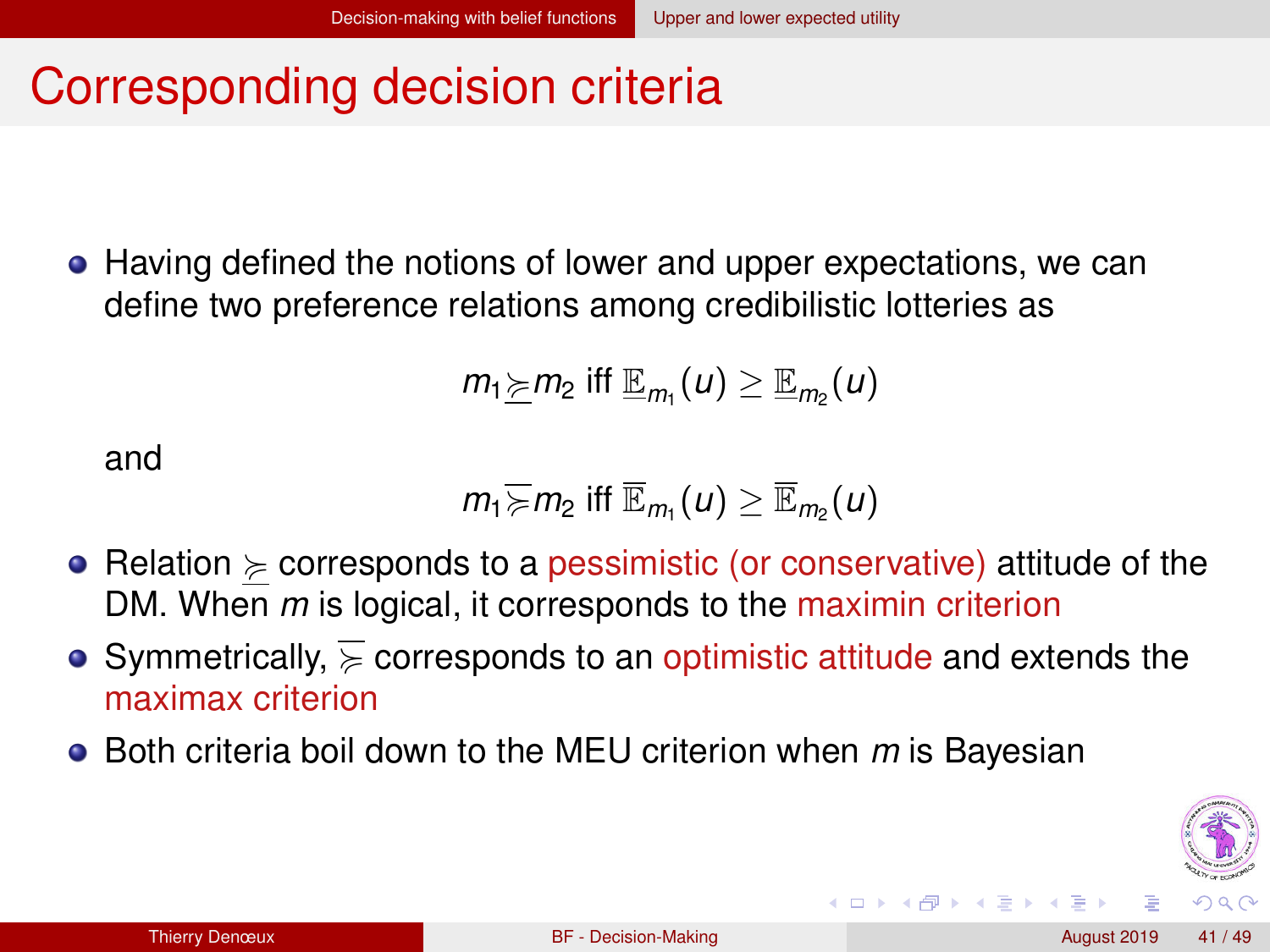### <span id="page-42-0"></span>Back to Ellsberg's paradox

- Here,  $\Omega = \{R, B, Y\}$  and  $m^{\Omega}(\{R\}) = 1/3$ ,  $m^{\Omega}(\{B, Y\}) = 2/3$
- The mass functions on  $C = \{0, 100\}$  induced by the four acts are

$$
m_1(\{100\}) = 1/3, \quad m_1(\{0\}) = 2/3
$$
  
\n
$$
m_2(\{0\}) = 1/3, \quad m_2(\{0, 100\}) = 2/3
$$
  
\n
$$
m_3(\{100\}) = 1/3, \quad m_3(\{0, 100\}) = 2/3
$$
  
\n
$$
m_4(\{0\}) = 1/3, \quad m_4(\{100\}) = 2/3
$$

• Corresponding lower and upper expectations

|       |     | R   | v   | $\mathbb{E}_m(u)$ | $\mathbb{E}_m(u)$ |
|-------|-----|-----|-----|-------------------|-------------------|
|       | 100 |     | 0   | u(100)/3          | u(100)/3          |
| f,    | O   | 100 | O   |                   | 2u(100)/3         |
| $f_3$ | 100 |     | 100 | u(100)/3          | u(100)            |
| İΔ    | O   | 100 | 100 | 2u(100)/3         | 2u(100)/3         |

◂**◻▸ ◂<del>╓</del>▸** 

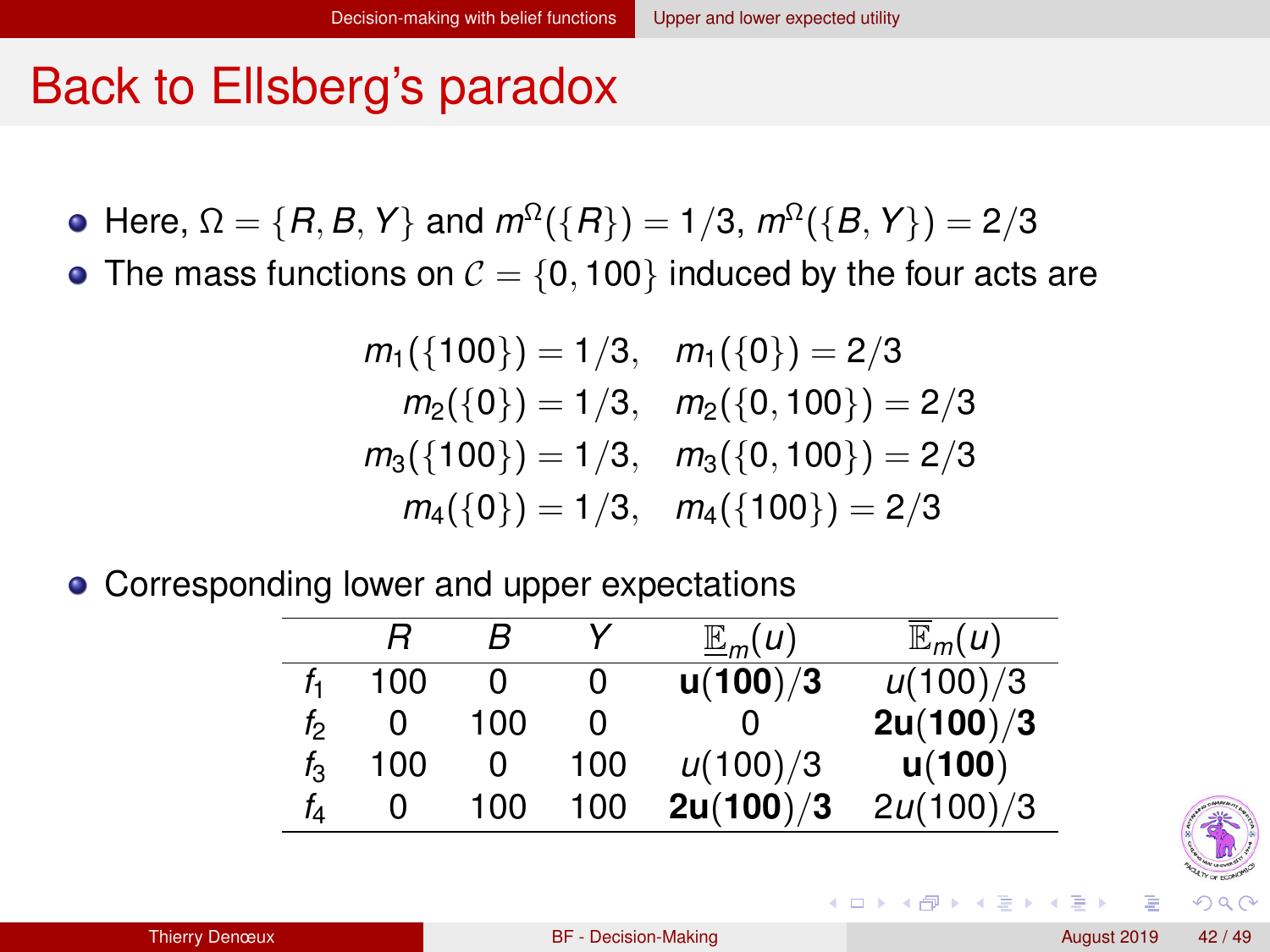### <span id="page-43-0"></span>Interval dominance

If we drop the requirement that the preference relation among acts be complete, then we can consider the interval dominance relation,

$$
m_1 \geq_{ID} m_2
$$
 iff  $\mathbb{E}_{m_1}(u) \geq \mathbb{E}_{m_2}(u)$ 

- Given a collection of credibilistic lotteries, we can then compute the set of maximal (i.e., non dominated) elements of <*ID*
- Imprecise probability view

 $m_1 \succcurlyeq_{ID} m_2 \Leftrightarrow \forall P_1 \in \mathcal{P}(m_1), \forall P_2 \in \mathcal{P}(m_2), \mathbb{E}_{P_1}(u) \geq \mathbb{E}_{P_2}(u)$ 

• The justification for this preference relation is not so clear from the point of view of belief function theory (i.e., if one does not interpret a belief function as a lower probability)



**K ロ ト K 何 ト K ヨ ト K ヨ**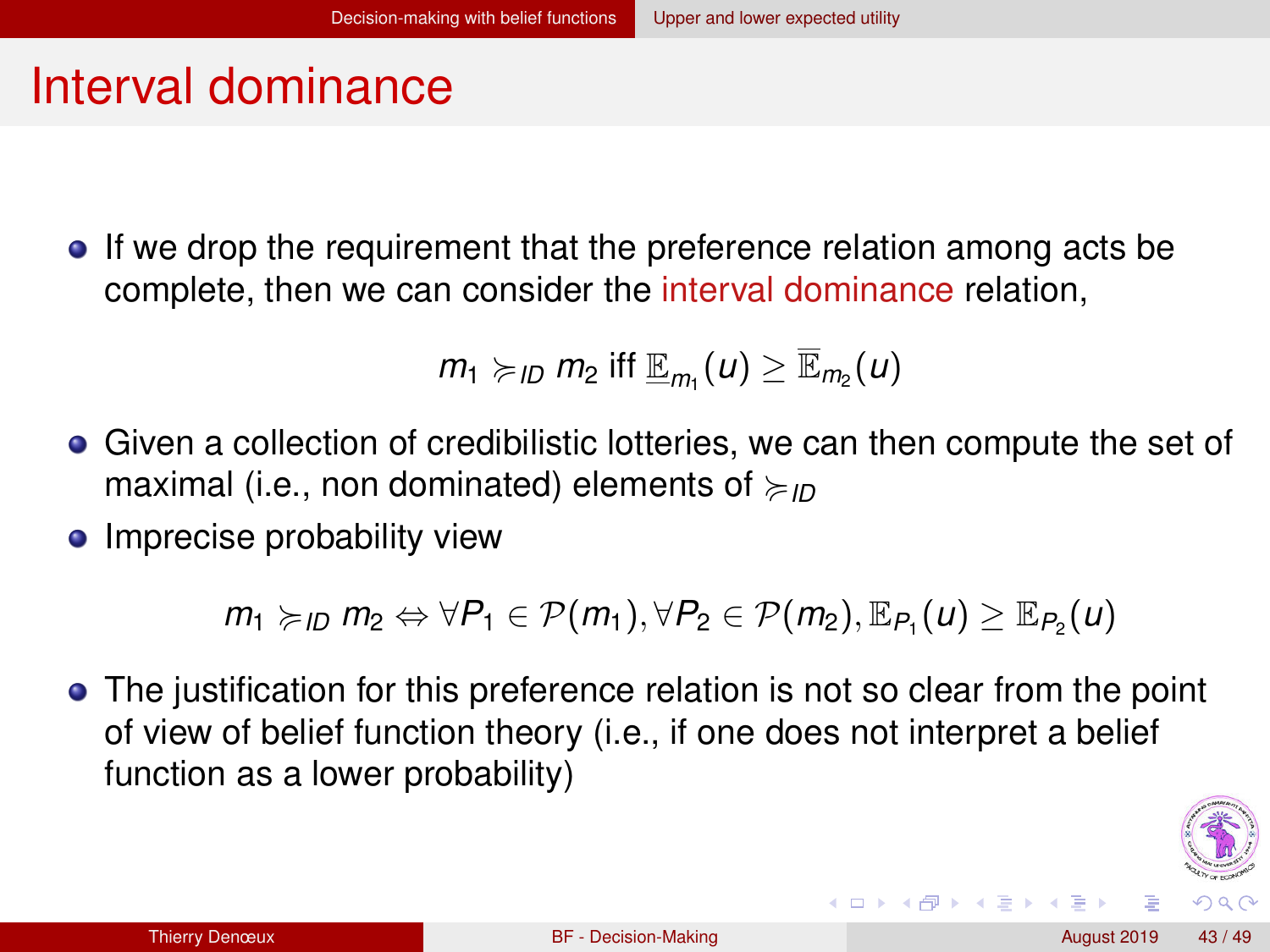### <span id="page-44-0"></span>**Outline**

#### [Classical decision theory](#page-7-0)

- [Decision-making under complete ignorance](#page-8-0)  $\bullet$
- [Decision-making with probabilities](#page-20-0)  $\bullet$
- [Savage's theorem](#page-26-0)

#### [Decision-making with belief functions](#page-32-0)

- [Upper and lower expected utility](#page-38-0)
- [Other approaches](#page-44-0)



◂**◻▸ ◂<del>╓</del>▸** 

E K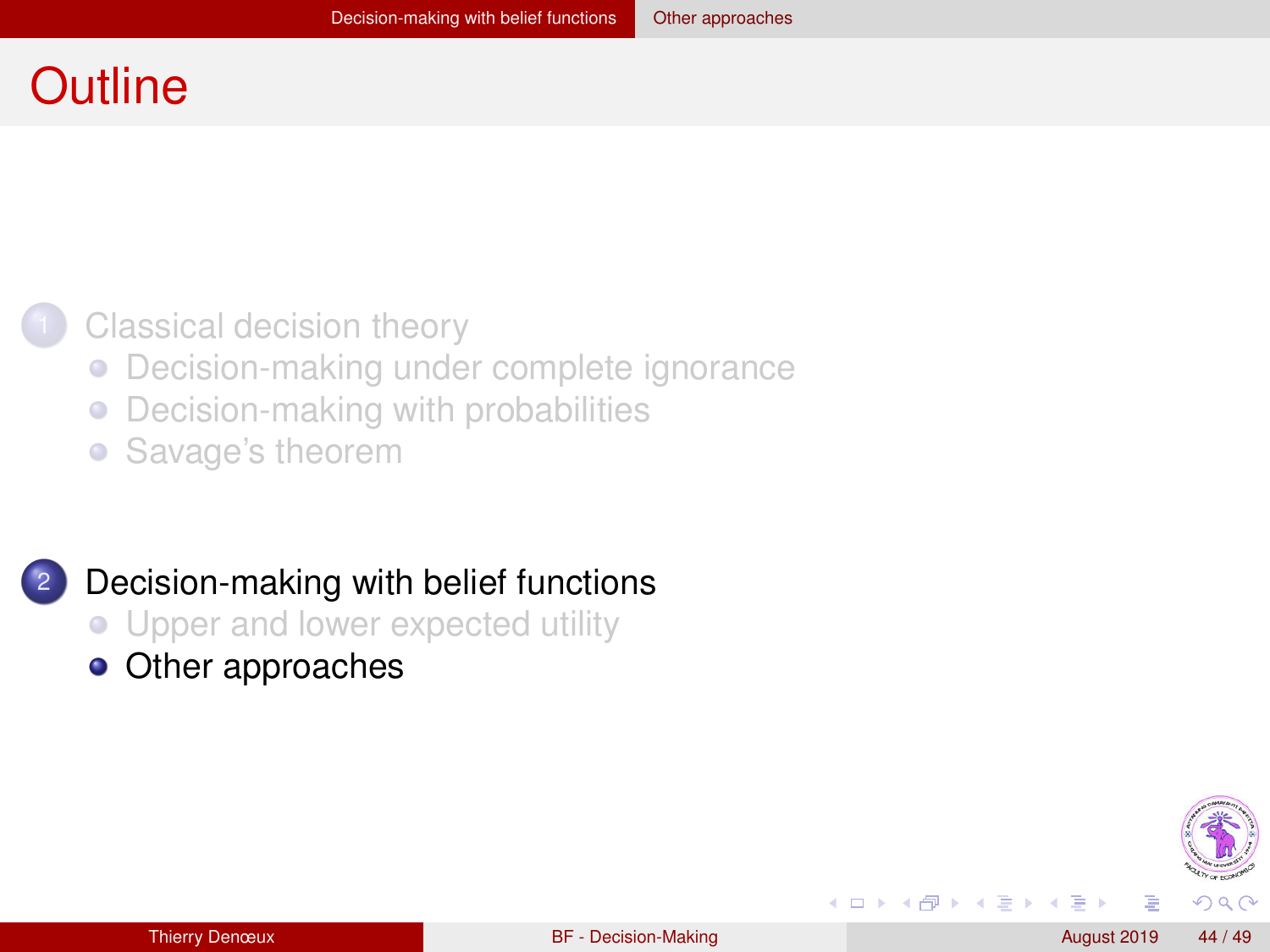# <span id="page-45-0"></span>Generalized Hurwicz criterion

**•** The Hurwicz criterion can be generalized as

$$
\mathbb{E}_{m,\alpha}(u) = \sum_{A \subseteq C} m(A) \left( \alpha \min_{c \in A} u(c) + (1 - \alpha) \max_{c \in A} u(c) \right)
$$
  
=  $\alpha \mathbb{E}_m(u) + (1 - \alpha) \mathbb{E}(u)$ 

where  $\alpha \in [0, 1]$  is a pessimism index

- This criterion was introduced and justified axiomatically by Jaffray (1988)
- Strat (1990) who proposed to interpret  $\alpha$  as the DM's subjective probability that the ambiguity will be resolved unfavorably

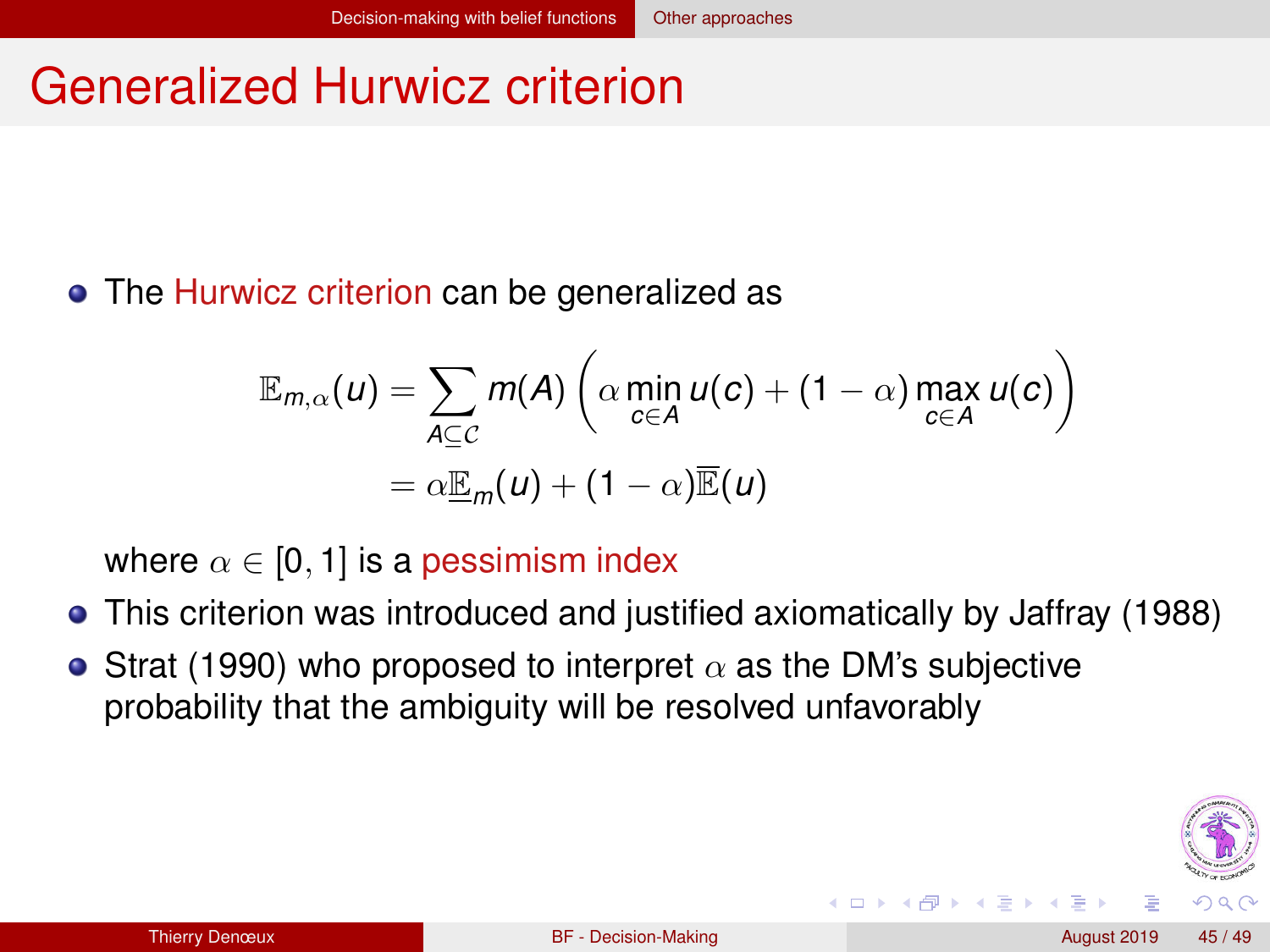### <span id="page-46-0"></span>Transferable belief model

- A completely different approach to decision-making with belief function was advocated by Smets, as part of the Transferable Belief Model
- Smets defended a two-level mental model
	- **1** a credal level, where an agent's belief are represented by belief functions, and
	- <sup>2</sup> a pignistic level, where decisions are made by maximizing the EU with respect to a probability measure derived from a belief function
- The rationale for introducing probabilities at the decision level is the avoidance of Dutch books
- Smets argued that the belief-probability transformation *T* should be linear, i.e., it should verify

$$
T(\alpha m_1 + (1 - \alpha)m_2) = \alpha T(m_1) + (1 - \alpha)T(m_2),
$$

for any mass functions  $m_1$  and  $m_2$  and for any  $\alpha \in [0,1]$ 



イロト イ母 トイヨ トイヨ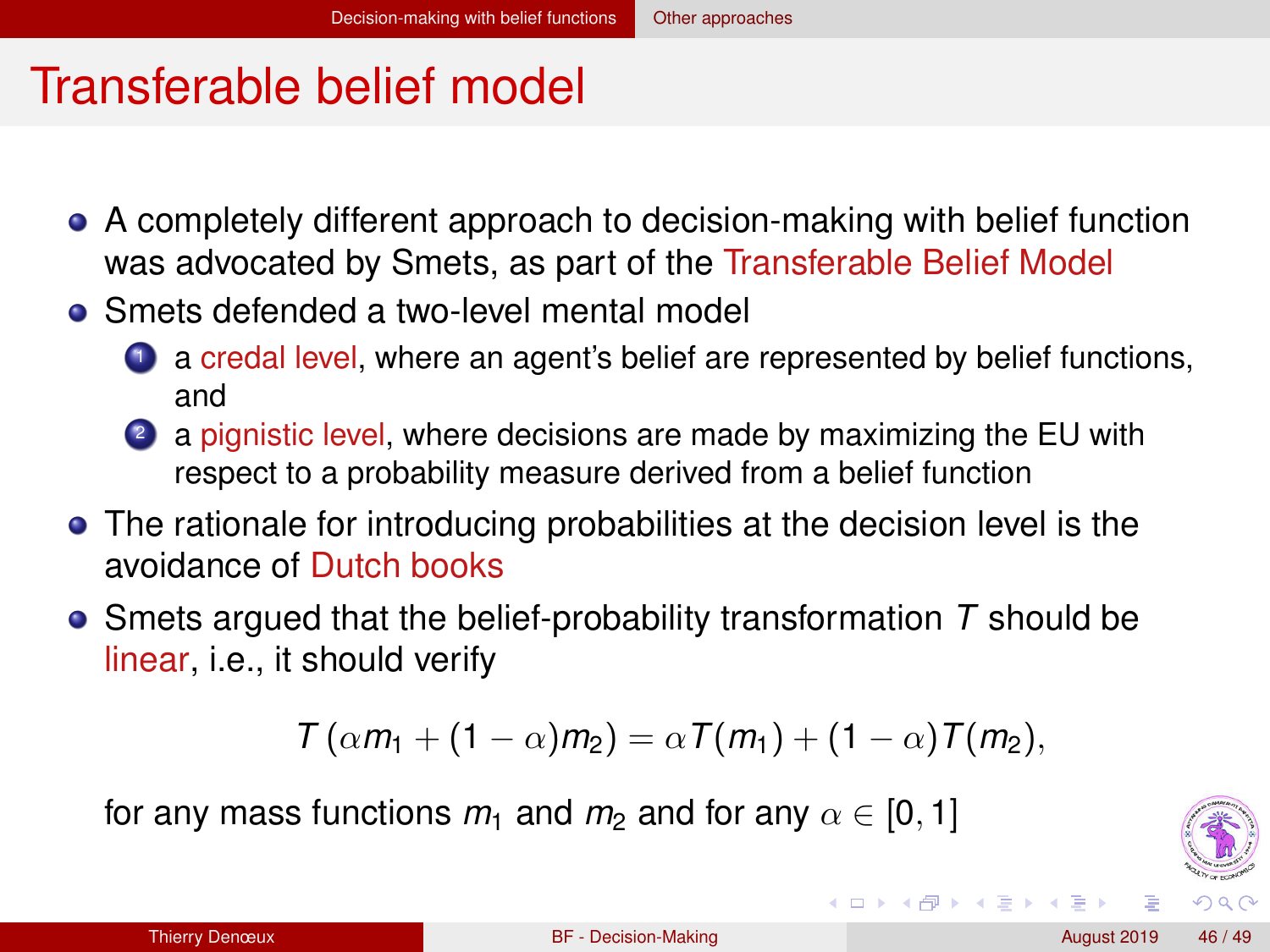# <span id="page-47-0"></span>Pignistic transformation

• The only linear belief-probability transformation *T* is the pignistic transformation, with  $p_m = T(m)$  given by

$$
p_m(c)=\sum_{\{A\subseteq C\mid c\in A\}}\frac{m(A)}{|A|},\quad \forall c\in\mathcal{C}
$$

• The expected utility w.r.t. the pignistic probability is

$$
\mathbb{E}_{p}(u) = \sum_{c \in \mathcal{C}} p_m(c) u(c) = \sum_{A \subseteq \mathcal{C}} m(A) \left( \frac{1}{|A|} \sum_{c \in A} u(c) \right)
$$

• The maximum pignistic expected utility criterion thus extends the Laplace criterion

**◆ ロ ▶ → 何** 

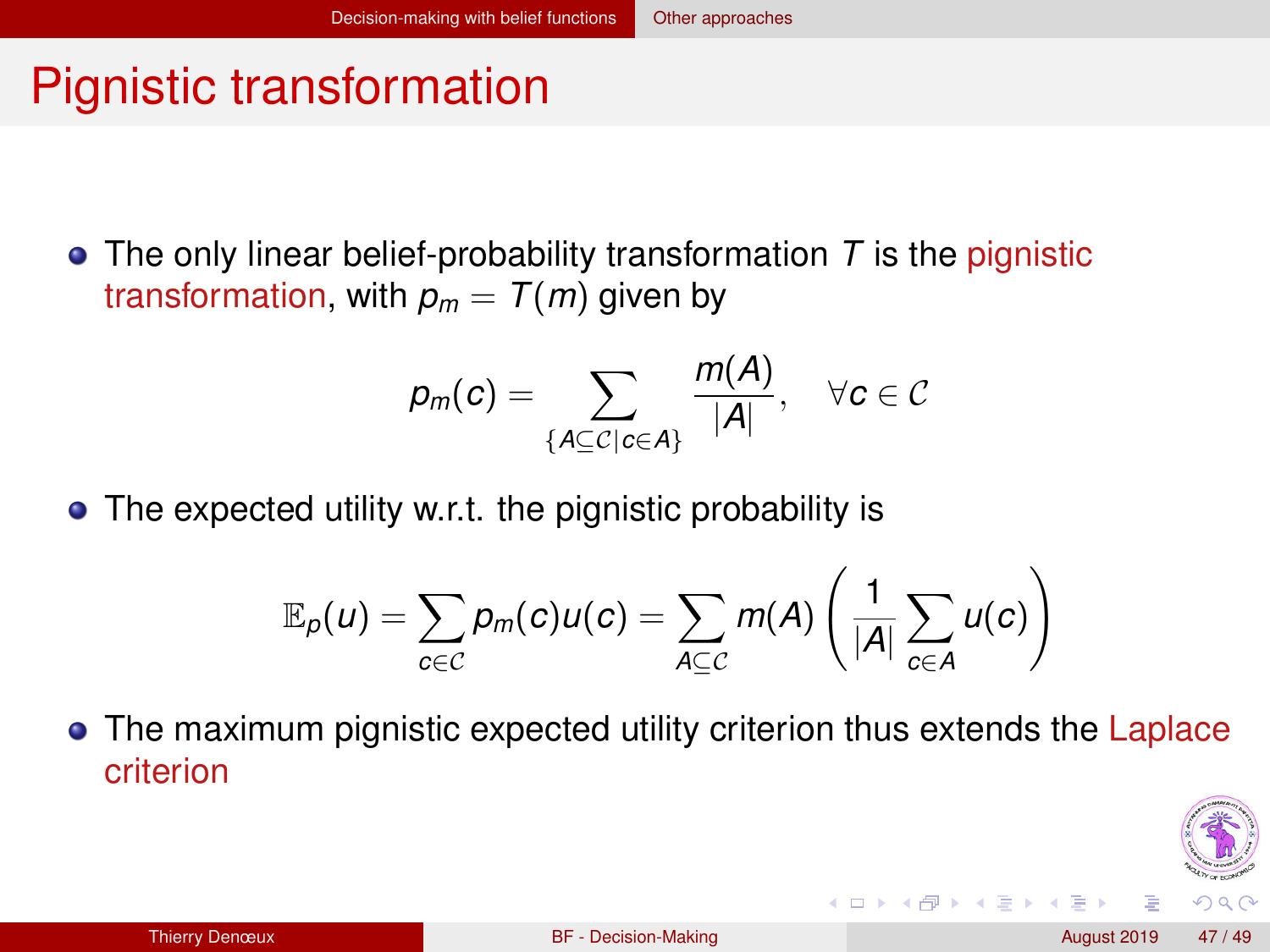# <span id="page-48-0"></span>Generalized minimax regret

- Yager (2004) also extended the minimax regret criterion to belief functions
- We need to consider *n* acts  $f_1, \ldots, f_n$ , and we write  $u_{ii} = u[f_i(\omega_i)]$
- The regret if act  $f_i$  is selected, and state  $\omega_j$  occurs, is  $r_{ij} = \max_k u_{kj} u_{ij}$
- For a non-empty subset *A* of Ω, the maximum regret of act *f<sup>i</sup>* is

$$
R_i(A)=\max_{\omega_j\in A}r_{ij}
$$

The expected maximal regret for act *f<sup>i</sup>* is

$$
\overline{R}_i = \sum_{\emptyset \neq A \subseteq \Omega} m^{\Omega}(A) R_i(A)
$$

- Act  $f_i$  is preferred over act  $f_k$  if  $R_i\leq R_k$
- The minimax regret criterion is recovered when *m*<sup>Ω</sup> is logical
- The MEU model is recovered when *m*<sup>Ω</sup> is Bayesian



**K ロ ト K 何 ト K ヨ ト**